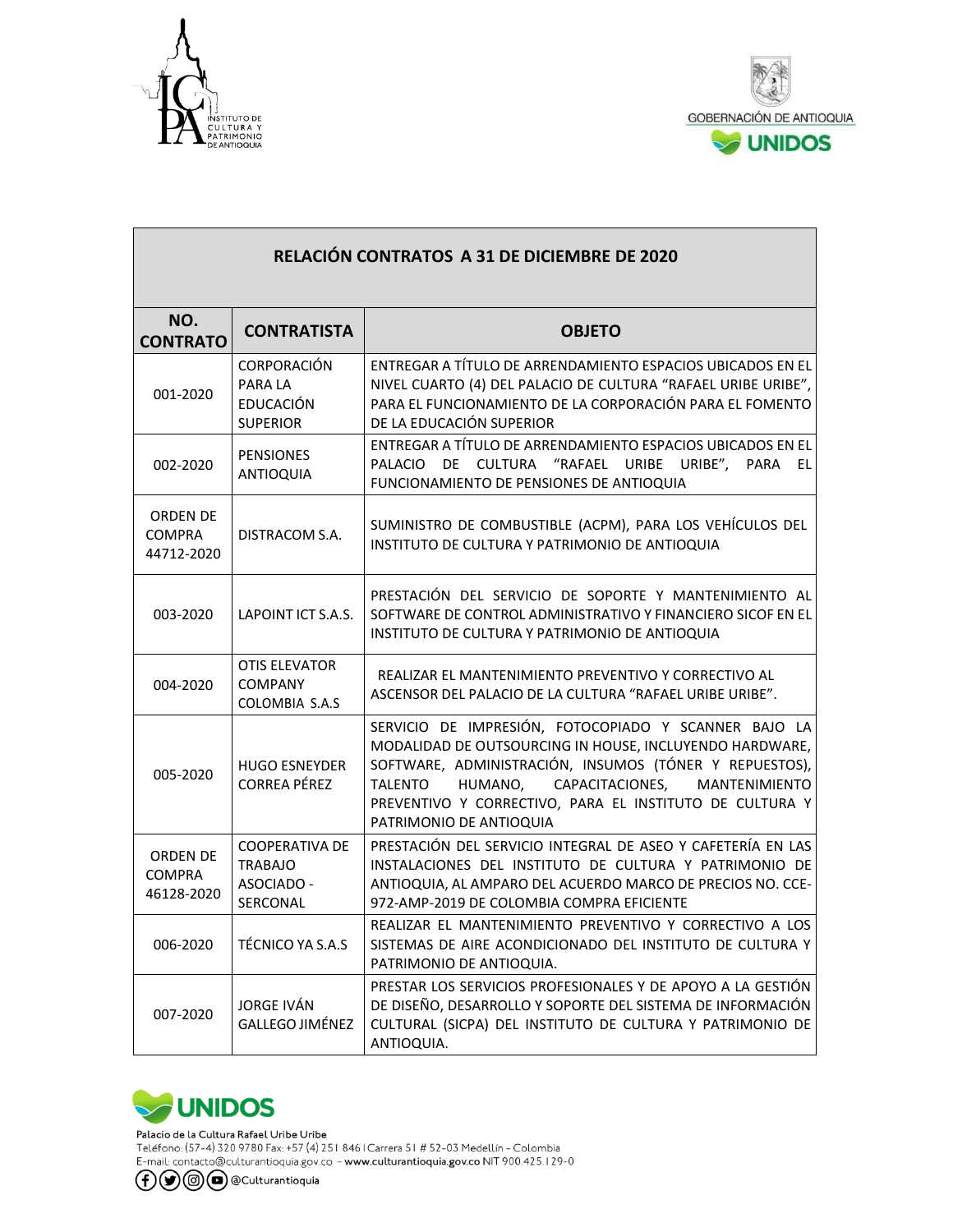



| 008-2020 | DAVID QUINTERO<br><b>PEREZ</b>                                              | PRESTAR LOS SERVICIOS PROFESIONALES AL INSTITUTO DE CULTURA<br>Y PATRIMONIO DE ANTIOQUIA APOYANDO A LA SUBDIRECCIÓN DE<br>FOMENTO Y PATRIMONIO EN LA CREACIÓN E IMPLEMENTACIÓN, DE<br>ESTRATEGIAS QUE FOMENTEN LAS MANIFESTACIONES Y EXPRESIONES<br>ARTÍSTICAS Y CULTURALES, A TRAVÉS DE LA REALIZACIÓN<br>PÚBLICAS<br><b>CONVOCATORIAS</b><br><b>QUE</b><br>SE<br><b>DESARROLLEN</b><br>EN<br>CUMPLIMIENTO CON LOS OBJETIVOS Y METAS DE LA ENTIDAD |
|----------|-----------------------------------------------------------------------------|-----------------------------------------------------------------------------------------------------------------------------------------------------------------------------------------------------------------------------------------------------------------------------------------------------------------------------------------------------------------------------------------------------------------------------------------------------|
| 009-2020 | <b>ASTRID SULENY</b><br>GIRALDO GÓMEZ                                       | PRESTAR LOS SERVICIOS PROFESIONALES ESPECIALIZADOS A LA<br>DIRECCIÓN GENERAL DEL INSTITUTO DE CULTURA Y PATRIMONIO DE<br>ANTIOQUIA, EN EL ANÁLISIS, IMPLEMENTACIÓN, ARTICULACIÓN Y<br>DIFUSIÓN DE TEMAS MISIONALES Y ESTRATÉGICOS TRANSVERSALES A<br>LA ENTIDAD, ENFOCADOS AL CUMPLIMIENTO DE METAS Y OBJETIVOS<br><b>INSTITUCIONALES.</b>                                                                                                          |
| 010-2020 | <b>SANDRA MILEIDY</b><br><b>ZEA PALACIO</b>                                 | PRESTAR LOS SERVICIOS PROFESIONALES AL INSTITUTO DE CULTURA<br>Y PATRIMONIO DE ANTIOQUIA APOYANDO A LA SUBDIRECCIÓN DE<br>FOMENTO Y PATRIMONIO EN LA CONSTRUCCIÓN Y SEGUIMIENTO DE<br>CONVOCATORIAS PÚBLICAS QUE SE DESARROLLEN<br>EN<br>EL<br>CUMPLIMIENTO DE METAS Y OBJETIVOS INSTITUCIONALES                                                                                                                                                    |
| 011-2020 | <b>JUAN DIEGO</b><br><b>RESTREPO</b><br><b>GIRALDO</b>                      | PRESTAR LOS SERVICIOS PROFESIONALES EN EL INSTITUTO DE<br>CULTURA Y PATRIMONIO DE ANTIOQUIA, EJECUTANDO ESTRATEGIAS<br>DE DISEÑO EN ACTIVIDADES, EVENTOS Y PIEZAS PUBLICITARIAS, DE<br>ACUERDO AL MANUAL GRÁFICO DEL INSTITUTO, ENFOCADO EN EL<br>CUMPLIMIENTO DE LAS METAS Y OBJETIVOS INSTITUCIONALES                                                                                                                                             |
| 012-2020 | <b>SANDRA MILENA</b><br><b>DIAZ RIOS</b>                                    | PRESTAR LOS SERVICIOS PROFESIONALES AL INSTITUTO DE CULTURA<br>Y PATRIMONIO DE ANTIOQUIA PARA APOYAR LAS ACTIVIDADES<br>ENCAMINADAS A FORTALECER LOS PROCESOS INSTITUCIONALES EN<br>LA APLICACIÓN DEL MODELO INTEGRADO DE PLANEACIÓN Y GESTIÓN, A<br>TRAVÉS DEL SEGUIMIENTO DE TODOS LOS PLANES Y POLÍTICAS DE<br><b>GESTIÓN CULTURALES</b>                                                                                                         |
| 013-2020 | ATALAYA 1<br><b>SECURITY GROUP</b><br><b>LTDA</b>                           | PRESTAR EL SERVICIO DE VIGILANCIA Y SEGURIDAD EN EL INSTITUTO<br>DE CULTURA Y PATRIMONIO DE ANTIOQUIA                                                                                                                                                                                                                                                                                                                                               |
| 014-2020 | SOCIEDAD<br>TELEVISIÓN DE<br><b>ANTIOQUIA</b><br>LIMITADA<br>"TELEANTIOQUIA | CONTRATO DE MANDATO SIN REPRESENTACIÓN PARA LA CREACIÓN,<br>PRODUCCIÓN, ORGANIZACIÓN Y DIVULGACIÓN O EMISIÓN DE<br>MATERIAL AUDIOVISUAL O ESCRITO DE LAS CAMPAÑAS, EVENTOS Y<br>ACTIVIDADES LOGÍSTICAS QUE DESARROLLE EL INSTITUTO DE<br>CULTURA Y PATRIMONIO DE ANTIOQUIA, CON EL FIN DE DAR<br>CUMPLIMIENTO A SU PLAN DE COMUNICACIONES Y MEDIOS.                                                                                                 |
| 015-2020 | <b>JUAN IGNACIO</b><br>CARDONA<br>FERNANDEZ                                 | PRESTAR LOS SERVICIOS PROFESIONALES DE APOYO A LA GESTIÓN<br>PARA EL REDISEÑO, DESARROLLO, SOPORTE Y MANTENIMIENTO DE LA<br>PÁGINA WEB DEL INSTITUTO DE CULTURA Y PATRIMONIO DE<br>ANTIOQUIA, ASÍ COMO DEL SISTEMA DE INFORMACIÓN CULTURAL<br>(SICPA) ACORDE A LAS NECESIDADES Y REQUERIMIENTOS DEL<br>INSTITUTO DE CULTURA Y PATRIMONIO DE ANTIOQUIA                                                                                               |



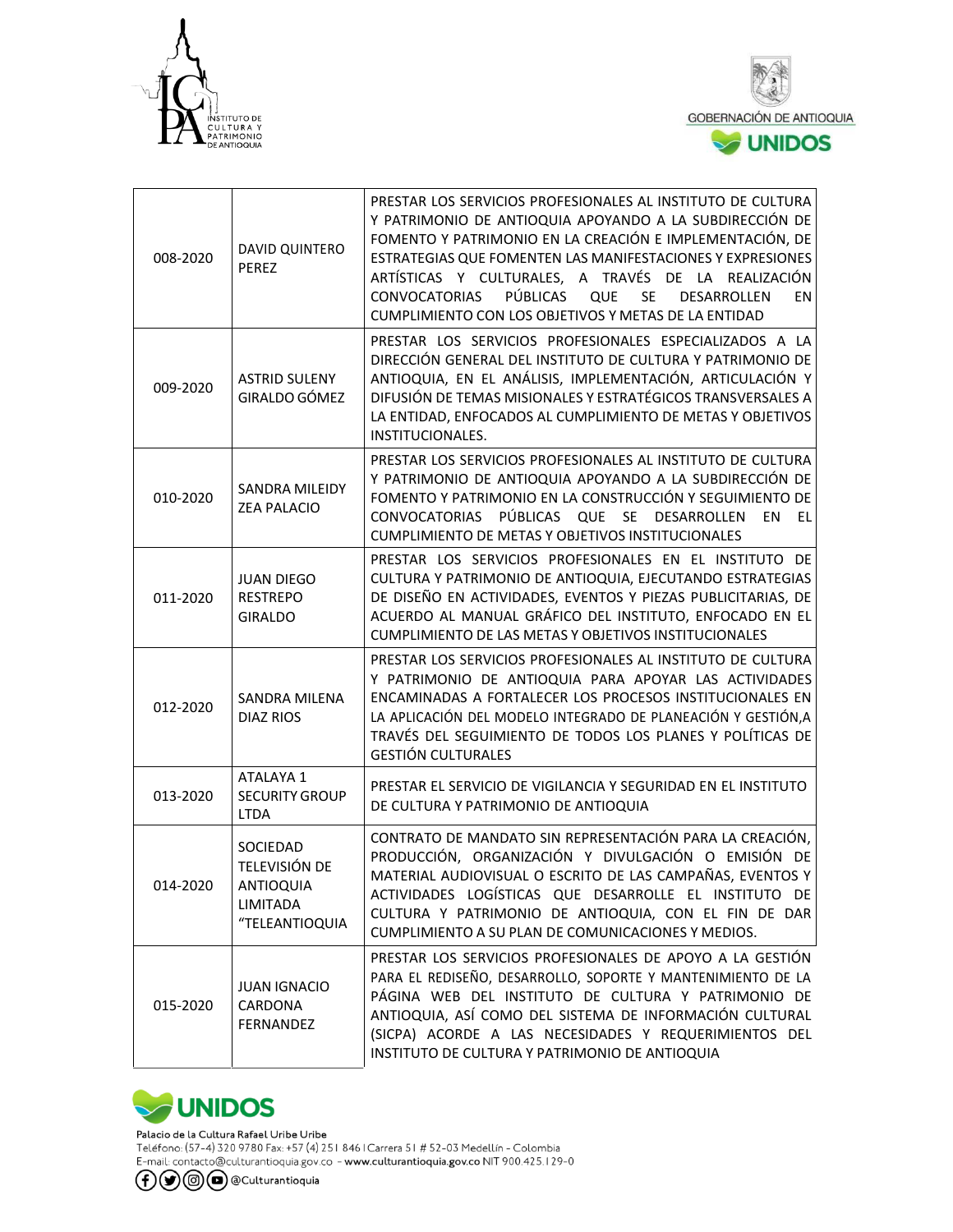



| ORDEN DE<br><b>COMPRA</b><br>49418-2020        | <b>FELIPE</b><br><b>MONDRAGON</b><br><b>DUQUE</b>         | SUMINISTRAR ARTÍCULOS EN ATENCIÓN A LA PANDEMIA COVID-19<br>PARA LA PROTECCIÓN PERSONAL, DESINFECCIÓN, ASEO Y<br>BIOSEGURIDAD EN EL INSTITUTO DE CULTURA Y PATRIMONIO DE<br><b>ANTIOQUIA</b>                                                                                                                                               |
|------------------------------------------------|-----------------------------------------------------------|--------------------------------------------------------------------------------------------------------------------------------------------------------------------------------------------------------------------------------------------------------------------------------------------------------------------------------------------|
| <b>ORDEN DE</b><br><b>COMPRA</b><br>49419-2020 | Ofibest S.A.S                                             | SUMINISTRAR ARTÍCULOS EN ATENCIÓN A LA PANDEMIA COVID-19<br>PARA LA PROTECCIÓN PERSONAL, DESINFECCIÓN, ASEO Y<br>BIOSEGURIDAD EN EL INSTITUTO DE CULTURA Y PATRIMONIO DE<br>ANTIOQUIA                                                                                                                                                      |
| <b>ORDEN DE</b><br><b>COMPRA</b><br>49420-2020 | SUMIMAS S.A.S                                             | SUMINISTRAR ARTÍCULOS EN ATENCIÓN A LA PANDEMIA COVID-19<br>PARA LA PROTECCIÓN PERSONAL, DESINFECCIÓN, ASEO Y<br>BIOSEGURIDAD EN EL INSTITUTO DE CULTURA Y PATRIMONIO DE<br><b>ANTIOQUIA</b>                                                                                                                                               |
| ORDEN DE<br><b>COMPRA</b><br>49515-2020        | SUMIMAS S.A.S                                             | SUMINISTRO DE TAPABOCAS EN ATENCIÓN A LA PANDEMIA COVID-19<br>PARA LA PROTECCIÓN PERSONAL EN EL INSTITUTO DE CULTURA Y<br>PATRIMONIO DE ANTIOQUIA.                                                                                                                                                                                         |
| 016-2020                                       | LUZ MERY ORTÍZ<br>QUINTERO                                | PRESTACIÓN DE SERVICIOS PROFESIONALES DE APOYO A LA GESTIÓN<br>A LA OFICINA DE CONTROL INTERNO INSTITUCIONAL, EN ACTIVIDADES<br>DE EVALUACIÓN, CONTROL Y MEJORA CONTINUA DE LOS PROCESOS Y<br>PROCEDIMIENTOS MISIONALES Y DE APOYO.                                                                                                        |
| 017-2020                                       | <b>DORIS NATALIA</b><br><b>RIVEROS</b><br><b>GONZALEZ</b> | PRESTAR LOS SERVICIOS PROFESIONALES A LA SUBDIRECCIÓN DE<br>PATRIMONIO Y FOMENTO ARTÍSTICO Y CULTURAL, EN LO<br>RELACIONADO CON EL COMPONENTE JURÍDICO DE LOS PROCESOS<br>CULTURALES Y PATRIMONIALES QUE SE REALICEN DESDE DICHA<br>SUBDIRECCIÓN, EN CUMPLIMIENTO AL OBJETO MISIONAL DEL<br>INSTITUTO DE CULTURA Y PATRIMONIO DE ANTIOQUIA |
| 018-2020                                       | DIEGO LOPEZ S.A.S<br>- TECNICENTRO<br><b>LOS COLORES</b>  | REALIZAR EL MANTENIMIENTO PREVENTIVO Y CORRECTIVO A LOS<br>VEHÍCULOS ADSCRITOS AL INSTITUTO DE CULTURA Y PATRIMONIO DE<br><b>ANTIOQUIA</b>                                                                                                                                                                                                 |
| 019-2020                                       | DONA MARY<br><b>ALVAREZ POSADA</b>                        | PRESTACIÓN DE SERVICIOS PROFESIONALES PARA REALIZAR<br>ACOMPAÑAMIENTO, APOYO A LA GESTIÓN Y ORIENTACIÓN EN EL<br>DESARROLLO E IMPLEMENTACIÓN DEL SISTEMA DE GESTIÓN DE<br>SEGURIDAD Y SALUD EN EL TRABAJO SG-SST EN EL INSTITUTO DE<br>CULTURA Y PATRIMONIO DE ANTIOQUIA                                                                   |
| 020-2019                                       | <b>SERVICIOS EN WEB</b><br>S.A.S                          | PRESTACIÓN DE SERVICIOS PARA LA REALIZACIÓN DE SUBASTAS<br>INVERSAS ELECTRÓNICAS QUE REQUIERA EL INSTITUTO DE CULTURA<br>Y PATRIMONIO DE ANTIOQUIA, INCLUYENDO LA PLATAFORMA<br>TECNOLÓGICA, ASESORÍA, ACOMPAÑAMIENTO Y REALIZACIÓN DE LA<br>SUBASTA ELECTRÓNICA                                                                           |

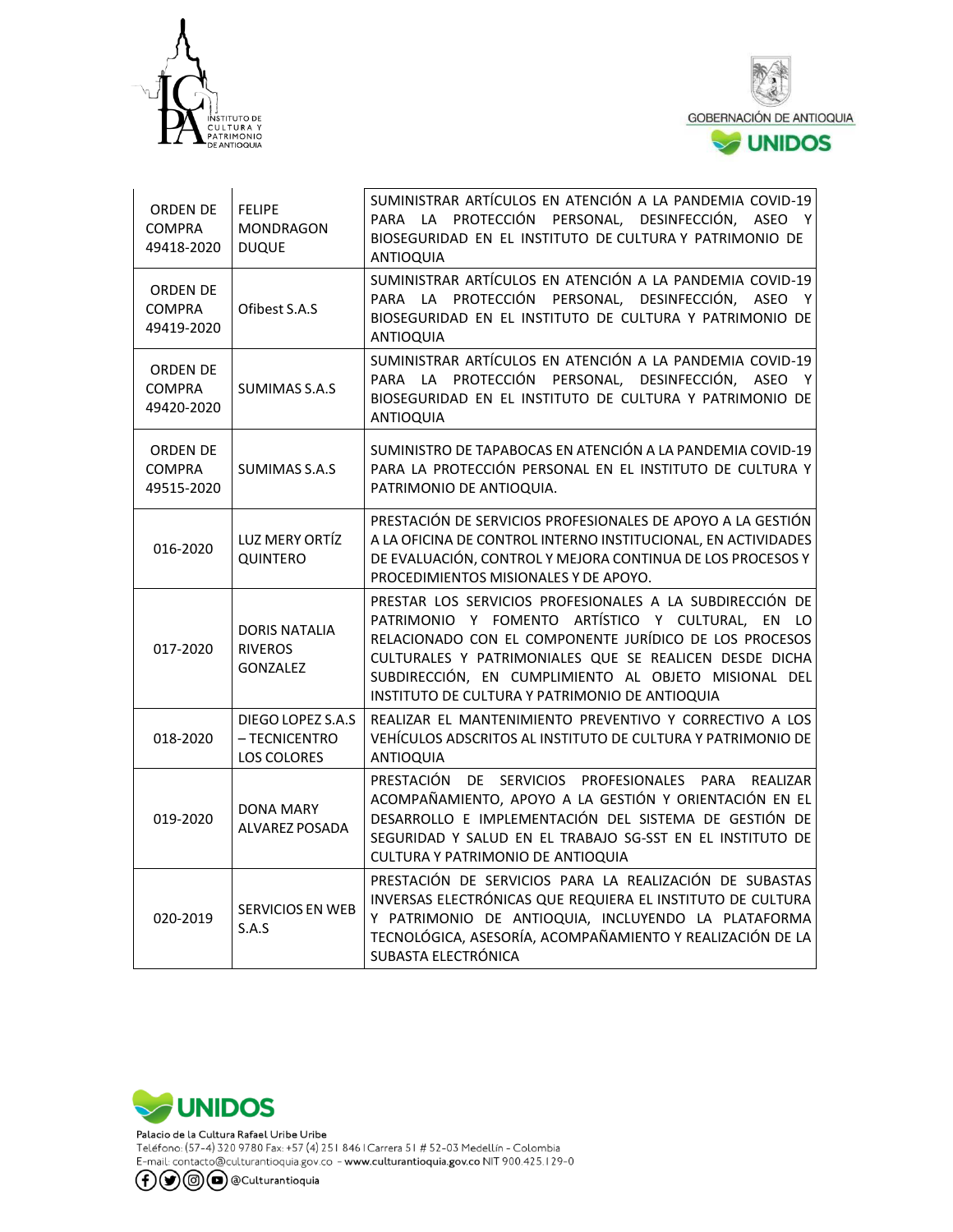



| 021-2020 | <b>SANDRA MILENA</b><br>QUINTERO<br><b>PUERTA</b>                            | PRESTAR LOS SERVICIOS PROFESIONALES Y DE APOYO A LA<br>SUBDIRECCIÓN ADMINISTRATIVA Y FINANCIERA RESPECTO DEL<br>SISTEMA DE GESTIÓN DE CALIDAD, SEGUIMIENTO AL PLAN DE<br>CAPACITACIONES, SEGUIMIENTO A LOS PLANES DE MEJORA,<br>SEGUIMIENTO A LAS NO CONFORMIDADES, ATENDIENDO LAS<br>DIRECTRICES INSTITUCIONALES AL RESPECTO |
|----------|------------------------------------------------------------------------------|-------------------------------------------------------------------------------------------------------------------------------------------------------------------------------------------------------------------------------------------------------------------------------------------------------------------------------|
| 022-2020 | CORPORACIÓN<br><b>CULTURAL TEATRO</b><br><b>FARZANTES</b>                    | APOYAR LA REALIZACIÓN DE LA PROPUESTA SALA DE TEATRO EN RED<br>FARZANTES, SELECCIONADA EN<br><b>CON</b><br>EL MARCO<br>DF<br>$\mathsf{I}$ A<br>CONVOCATORIA DEPARTAMENTAL DE CONCERTACIÓN DE SALAS DE<br><b>TEATRO 2020.</b>                                                                                                  |
| 023-2020 | <b>CORPORACIÓN</b><br><b>CULTURALY</b><br><b>ARTÍSTICA</b><br>GALEÓN         | APOYAR LA REALIZACIÓN DE LA PROPUESTA TEATRO GALEÓN:<br>ABRIENDO NUEVOS HORIZONTES, SELECCIONADA EN EL MARCO DE LA<br>CONVOCATORIA DEPARTAMENTAL DE CONCERTACIÓN DE SALAS DE<br><b>TEATRO 2020.</b>                                                                                                                           |
| 024-2020 | CORPORACIÓN<br><b>CULTURAL Y</b><br><b>ARTÍSTICA GESTOS</b><br><b>MNEMES</b> | APOYAR LA REALIZACIÓN DE LA PROPUESTA "ARTE PARA CREAR, ARTE<br>PARA COMPARTIR" EN EL CENTRO CULTURAL Y CREATIVO GESTOS<br>MNEMES, SELECCIONADA EN EL MARCO DE LA CONVOCATORIA<br>DEPARTAMENTAL DE CONCERTACIÓN DE SALAS DE TEATRO 2020                                                                                       |
| 025-2020 | SOCIEDAD DE<br><b>MEJORAS</b><br>PÚBLICAS DE LA<br><b>CEJA</b>               | APOYAR LA REALIZACIÓN DE LA PROPUESTA SALA SAMUEL BERNAL<br>(SMP DE LA CEJA Y TEATRO BITÁCORAS)- ESPACIOS PARA LA VIDA,<br>SELECCIONADA<br><b>FN</b><br>EL.<br>MARCO<br>DE 1<br>CONVOCATORIA<br>$\overline{A}$<br>DEPARTAMENTAL DE CONCERTACIÓN DE SALAS DE TEATRO 2020                                                       |
| 026-2020 | CORPORACIÓN<br><b>TEATRO ESCENA3</b>                                         | APOYAR LA REALIZACIÓN DE LA PROPUESTA TEATRO ESCENA3 UNA<br>SALA VIRTUAL CON LOS PIES EN LA ESCENA, SELECCIONADA EN EL<br>MARCO DE LA CONVOCATORIA DEPARTAMENTAL DE CONCERTACIÓN<br>DE SALAS DE TEATRO 2020.                                                                                                                  |



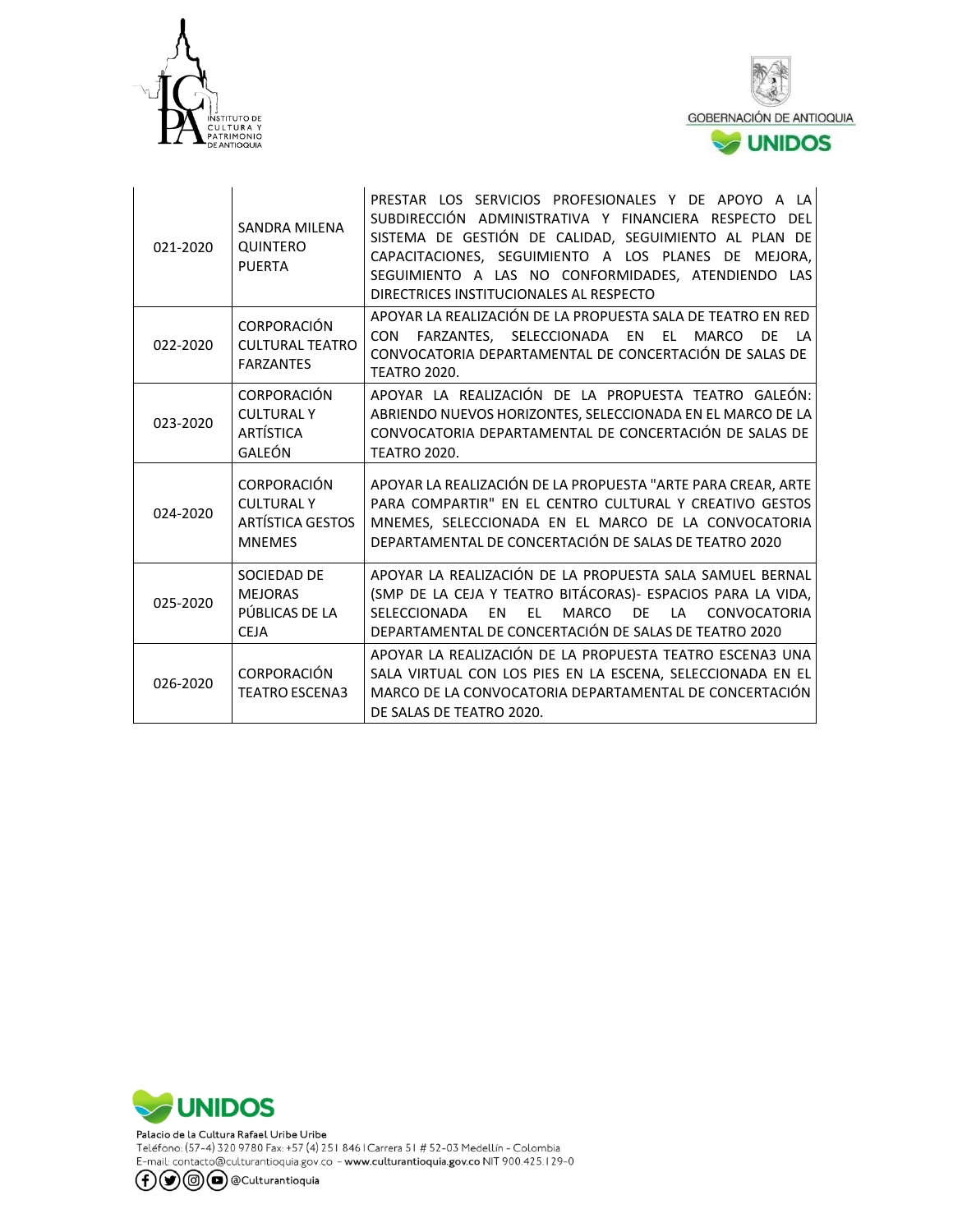



| 027-2020 | <b>CORPORACIÓN</b><br><b>INMIGRANTES TEATRO</b>            | APOYAR LA REALIZACIÓN DE LA PROPUESTA INMIGRANTES<br>TEATRO " CON UN EQUIPAJE LLENO DE HISTORIAS,<br>SELECCIONADA EN EL MARCO DE LA CONVOCATORIA<br>DEPARTAMENTAL DE CONCERTACIÓN DE SALAS DE TEATRO<br>2020                                    |
|----------|------------------------------------------------------------|-------------------------------------------------------------------------------------------------------------------------------------------------------------------------------------------------------------------------------------------------|
| 028-2020 | <b>CORPORACIÓN ARTÍSTICA Y</b><br><b>CULTURAL ACORDES</b>  | APOYAR LA REALIZACIÓN DE LA PROPUESTA SALA DE<br>TEATRO ACORDES, SELECCIONADA EN EL MARCO DE LA<br>CONVOCATORIA DEPARTAMENTAL DE CONCERTACIÓN DE<br>SALAS DE TEATRO 2020.                                                                       |
| 029-2020 | CORPORACIÓN LA TARTANA                                     | REALIZACIÓN<br>DE<br>LA<br>APOYAR<br>LA<br><b>PROPUESTA</b><br>PROGRAMACIÓN ARTÍSTICA Y CULTURAL TEATRO LA<br>MONTAÑA QUE PIENSA 2020, SELECCIONADA EN EL<br>MARCO DE LA CONVOCATORIA DEPARTAMENTAL DE<br>CONCERTACIÓN DE SALAS DE TEATRO 2020. |
| 030-2020 | <b>TEATRO TESPYS</b><br>CORPORACIÓN CULTURAL               | APOYAR LA REALIZACIÓN DE LA PROPUESTA TEATRO<br>TESPYS, UNA CASA CON VIDA CULTURAL, SELECCIONADA<br>EN EL MARCO DE LA CONVOCATORIA DEPARTAMENTAL DE<br>CONCERTACIÓN DE SALAS DE TEATRO 2020                                                     |
| 031-2020 | <b>CORPORACIÓN TEATRO</b><br><b>GIRANTE</b>                | APOYAR LA REALIZACIÓN DE LA PROPUESTA SALA TEATRO<br>GIRANTE, SELECCIONADA EN EL MARCO DE LA<br>CONVOCATORIA DEPARTAMENTAL DE CONCERTACIÓN DE<br>SALAS DE TEATRO 2020                                                                           |
| 032-2020 | CORPORACIÓN CULTURAL<br><b>CASA DEL SOL</b>                | APOYAR LA REALIZACIÓN DE LA PROPUESTA SOÑAR EL ARTE<br>EN MEDIO DEL CAFETAL, SELECCIONADA EN EL MARCO DE<br>LA CONVOCATORIA DEPARTAMENTAL DE CONCERTACIÓN<br>DE SALAS DE TEATRO 2020.                                                           |
| 033-2020 | CORPORACIÓN CULTURAL<br>CAMALEÓN DE URABÁ                  | APOYAR LA REALIZACIÓN DE LA PROPUESTA TEATRO<br>COMUNITARIO CAMALEÓN DE URABÁ, SELECCIONADA EN<br>EL MARCO DE LA CONVOCATORIA DEPARTAMENTAL DE<br>CONCERTACIÓN DE SALAS DE TEATRO 2020.                                                         |
| 034-2020 | CORPORACIÓN CULTURAL<br><b>NYBRAM</b>                      | APOYAR LA REALIZACIÓN DE LA PROPUESTA CAFÉ TEATRO,<br>SELECCIONADA EN EL MARCO DE LA CONVOCATORIA<br>DEPARTAMENTAL DE CONCERTACIÓN DE SALAS DE TEATRO<br>2020.                                                                                  |
| 035-2020 | <b>CORPORACIÓN ARTÍSTICA Y</b><br><b>CULTURAL HÉRMETUS</b> | APOYAR LA REALIZACIÓN DE LA PROPUESTA "POR UN<br>CAMPO MINADO DE ARTE" PROGRAMACIÓN ARTÍSTICA EN<br>PANDORA CENTRO AGRO/CULTURAL., SELECCIONADA EN<br>EL MARCO DE LA CONVOCATORIA DEPARTAMENTAL DE<br>CONCERTACIÓN DE SALAS DE TEATRO 2020      |

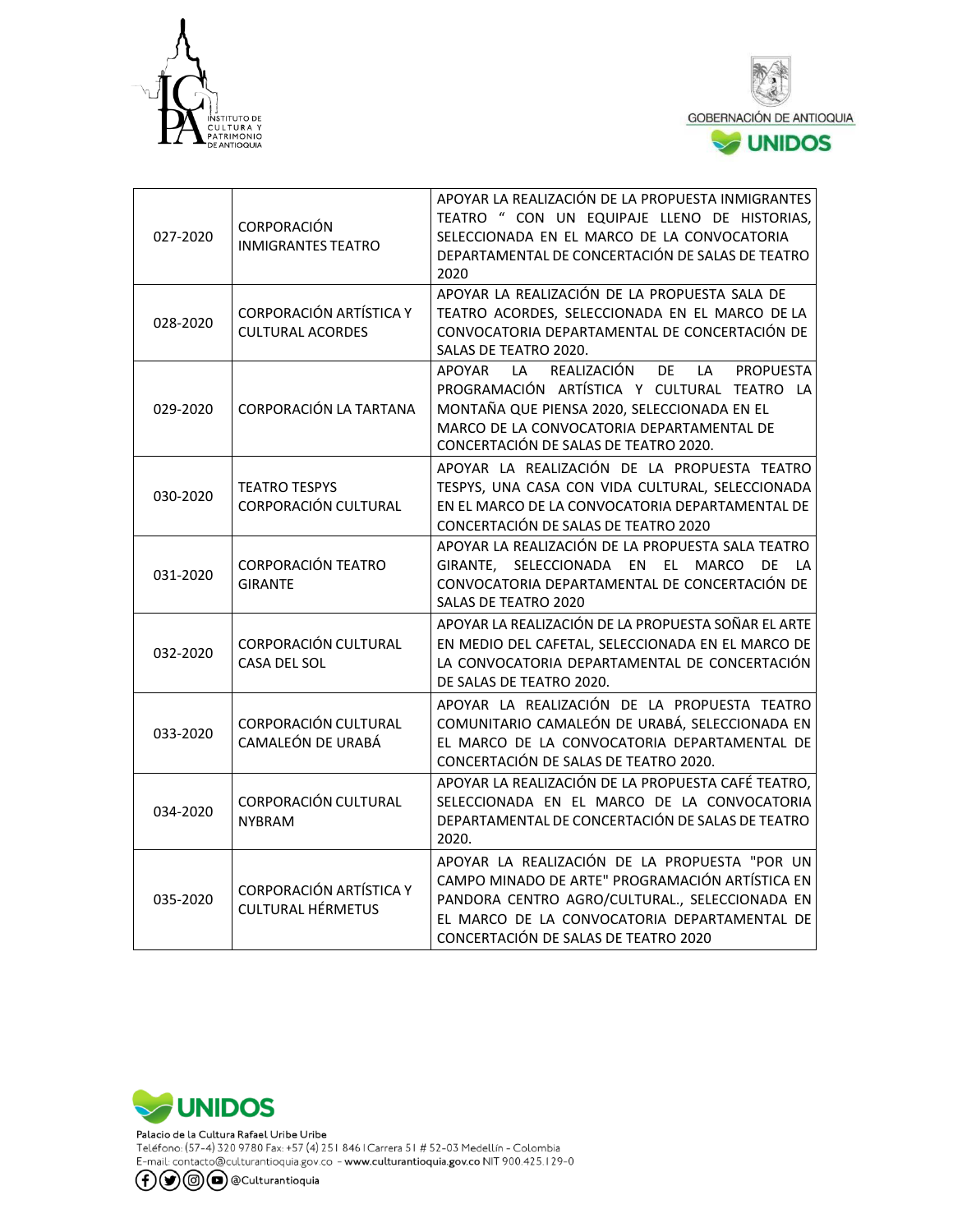



| 036-2020 | CORPORACIÓN ARTÍSTICA<br><b>TEATRO CONQUISTADORES</b><br>DE LA CULTURA | APOYAR LA REALIZACIÓN DE LA PROPUESTA TECOC CASA<br>TEATRO, UN LUGAR PARA LA VIDA, SELECCIONADA EN EL<br>MARCO DE LA CONVOCATORIA DEPARTAMENTAL DE<br>CONCERTACIÓN DE SALAS DE TEATRO 2020                                                                                                                                                                                                                                                                                                                                                                                                                       |
|----------|------------------------------------------------------------------------|------------------------------------------------------------------------------------------------------------------------------------------------------------------------------------------------------------------------------------------------------------------------------------------------------------------------------------------------------------------------------------------------------------------------------------------------------------------------------------------------------------------------------------------------------------------------------------------------------------------|
| 037-2020 | <b>ISABEL DAPENA ECHEVERRIA</b>                                        | PRESTAR LOS SERVICIOS PROFESIONALES AL INSTITUTO DE<br>CULTURA Y PATRIMONIO DE ANTIOQUIA APOYANDO A LA<br>SUBDIRECCIÓN DE PATRIMONIO Y FOMENTO ARTÍSTICO Y<br>CULTURAL EN LOS PROCESOS Y ESTRATEGIAS QUE SE<br>DEFINAN PARA LA ATENCIÓN DE LAS NECESIDADES<br>CULTURALES PLANTEADAS EN CUMPLIMIENTO CON LOS<br>OBJETIVOS Y LA MISIONALIDAD DE LA ENTIDAD                                                                                                                                                                                                                                                         |
| 038-2020 | LINA ALEXANDRA GÓMEZ<br><b>HENAO</b>                                   | PRESTAR LOS SERVICIOS PROFESIONALES Y DE APOYO A LA<br>GESTIÓN EN EL INSTITUTO DE CULTURA Y PATRIMONIO DE<br>ANTIOQUIA, APOYANDO LA EJECUCIÓN DEL PLAN DE<br>COMUNICACIONES Y<br>DE<br>MEDIOS,<br><b>GENERANDO</b><br>ESTRATEGIAS, ACTIVIDADES Y EVENTOS DE ACUERDO CON<br>EL DIRECCIONAMIENTO DE LA OFICINA DE<br>COMUNICACIONES, ENFOCADO EN EL CUMPLIMIENTO DE<br>LAS METAS Y OBJETIVOS INSTITUCIONALES                                                                                                                                                                                                       |
| 039-2020 | JHON ALEJANDRO POSADA<br><b>LOPERA</b>                                 | PRESTAR LOS SERVICIOS PROFESIONALES DE GESTIÓN Y<br>APOYO A LA SUBDIRECCIÓN DE PATRIMONIO Y FOMENTO<br>CULTURAL Y ARTÍSTICA, EN ACTIVIDADES DE VALORACIÓN,<br>CONSERVACIÓN Y GESTIÓN DEL PATRIMONIO CULTURAL<br>INMUEBLE,<br>ATENDIENDO<br><b>DIRECTRICES</b><br><b>LAS</b><br>INSTITUCIONALES AL RESPECTO                                                                                                                                                                                                                                                                                                       |
| 040-2020 | <b>CLAUDIA LORENA OSORNO</b><br><b>MOLINA</b>                          | PRESTAR LOS SERVICIOS PROFESIONALES DE GESTIÓN Y<br>APOYO A LA SUBDIRECCIÓN DE PATRIMONIO Y FOMENTO<br>CULTURAL Y ARTÍSTICO, EN LAS LABORES DE ÍNDOLE<br>EN<br><b>ASPECTOS</b><br>TÉCNICOS,<br>PATRIMONIAL,<br>ADMINISTRATIVOS, FINANCIEROS Y DE SEGUIMIENTO A LA<br>SUPERVISIÓN, ATENDIENDO LAS DIRECTRICES<br>INSTITUCIONALES AL RESPECTOS DIRECTRICES<br><b>INSTITUCIONALES AL RESPECTO</b>                                                                                                                                                                                                                   |
| 041-2020 | ASEGURADORA SOLIDARIA<br>DE COLOMBIA ENTIDAD<br>COOPERATIVA            | CONTRATAR LOS SEGUROS QUE AMPAREN LOS INTERESES<br>PATRIMONIALES ACTUALES Y FUTUROS, ASÍ COMO LOS<br>BIENES DE PROPIEDAD DEL INSTITUTO DE CULTURA Y<br>PATRIMONIO DE ANTIOQUIA, QUE ESTÉN BAJO SU<br>RESPONSABILIDAD Y CUSTODIA Y AQUELLOS QUE SEAN<br>ADQUIRIDOS PARA DESARROLLAR LAS FUNCIONES<br>INHERENTES A SU ACTIVIDAD, ASÍ COMO LA EXPEDICIÓN DE<br>CUALQUIER OTRA PÓLIZA DE SEGUROS QUE REQUIERA LA<br>ENTIDAD EN EL DESARROLLO DE SU ACTIVIDAD. SE<br>ENTIENDE POR "CUALQUIER OTRA PÓLIZA", AQUELLAS QUE<br>REQUIERA LA ENTIDAD DURANTE LA EJECUCIÓN DEL<br>CONTRATO Y QUE PUEDAN SER EXPEDIDAS POR EL |



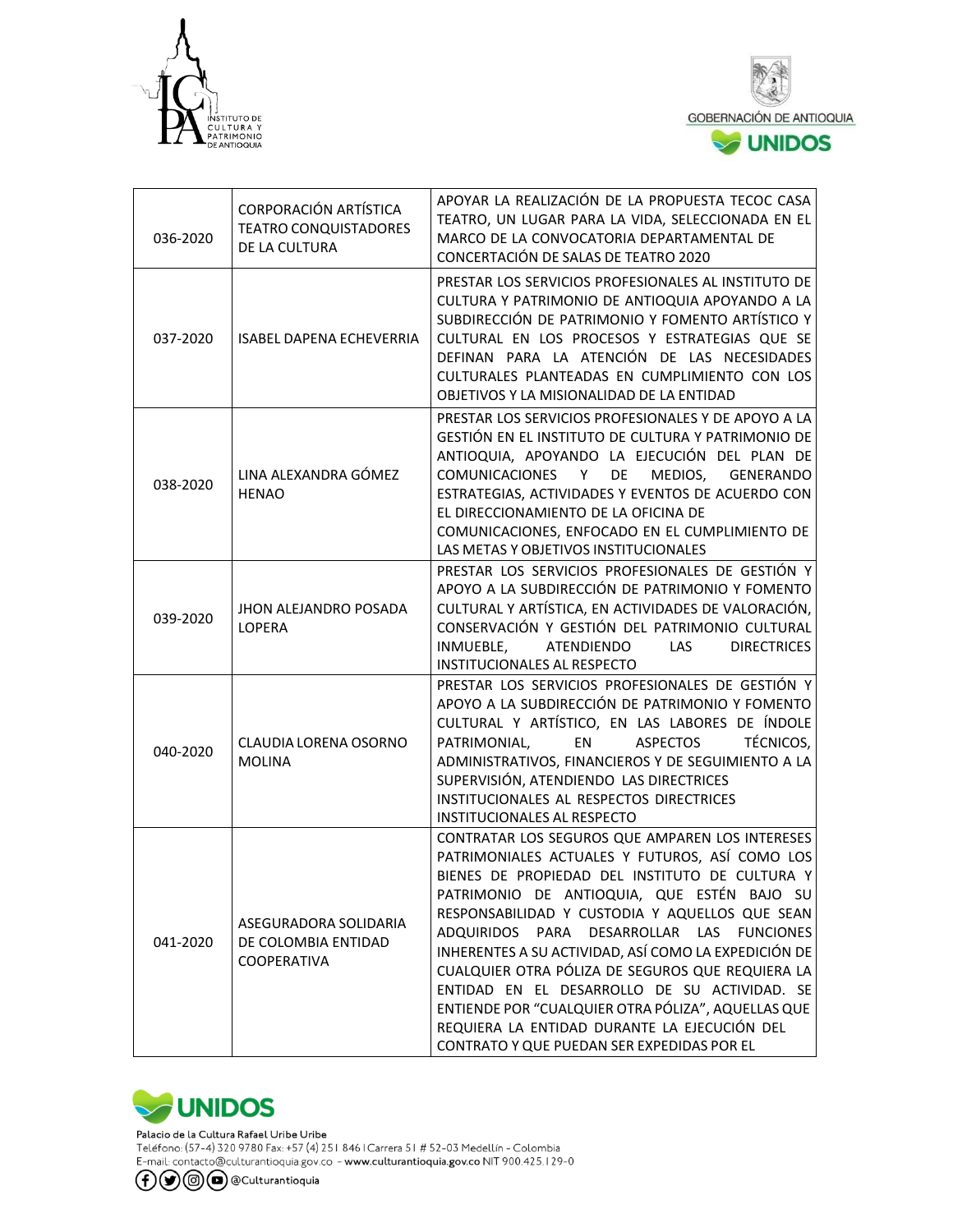



| 042-2020 | <b>JHON FREDY GRANADOS</b><br><b>MARIN</b>  | PRESTACIÓN DE SERVICIOS PROFESIONALES APOYANDO A<br>LA SUBDIRECCIÓN DE PATRIMONIO Y FOMENTO CULTURAL<br>Y ARTÍSTICO, EN EL DESARROLLO Y LA IMPLEMENTACIÓN DE<br>SERVICIOS Y PROGRAMAS DEL PLAN DEPARTAMENTAL DE<br>LECTURA Y BIBLIOTECAS, LA RED DE BIBLIOTECAS PÚBLICAS<br>DE ANTIOQUIA Y LA BIBLIOTECA DEPARTAMENTAL CARLOS<br><b>CASTRO SAAVEDRA</b> |
|----------|---------------------------------------------|---------------------------------------------------------------------------------------------------------------------------------------------------------------------------------------------------------------------------------------------------------------------------------------------------------------------------------------------------------|
| 043-2020 | <b>GILMA DEL SOCORRO</b><br>PULGARIN SUAREZ | PRESTAR LOS SERVICIOS PROFESIONALES AL INSTITUTO DE<br>CULTURA Y PATRIMONIO DE ANTIOQUIA, APOYANDO<br>ACTIVIDADES INHERENTES A LA SUBDIRECCIÓN<br>ADMINISTRATIVA Y FINANCIERA, ATENDIENDO LAS<br>DIRECTRICES DE LA ENTIDAD AL RESPECTO                                                                                                                  |
| 044-2020 | <b>WILLIAM DE JESUS</b><br>MONTOYA HENAO    | PRESTAR LOS SERVICIOS PROFESIONALES AL INSTITUTO DE<br>CULTURA Y PATRIMONIO DE ANTIOQUIA, APOYANDO<br>ACTIVIDADES INHERENTES A LA SUBDIRECCIÓN<br>ADMINISTRATIVA Y FINANCIERA, ATENDIENDO LAS<br>DIRECTRICES DE LA ENTIDAD AL RESPECTO                                                                                                                  |
| 045-2020 | MAURICIO ROLDAN BERNAL                      | PRESTAR LOS SERVICIOS PROFESIONALES Y DE APOYO A LA<br>GESTIÓN DE DISEÑO, DESARROLLO Y SOPORTE DEL<br>SISTEMA DE INFORMACIÓN CULTURAL (SICPA) DEL<br>INSTITUTO DE CULTURA Y PATRIMONIO DE ANTIOQUIA                                                                                                                                                     |
| 046-2020 | <b>TOMAS CAMPUZANO</b><br><b>MONTOYA</b>    | PRESTAR LOS SERVICIOS PROFESIONALES Y DE APOYO A LA<br>GESTIÓN EN LA PUESTA EN MARCHA Y SEGUIMIENTO A LOS<br><b>PROYECTOS</b><br>EN EL CAMPO AUDIOVISUAL<br>Y DE<br>CINEMATOGRAFÍA QUE SE EJECUTEN PARA EL<br>FORTALECIMIENTO INTEGRAL DEL SECTOR, ATENDIENDO<br>LOS LINEAMIENTOS INSTITUCIONALES AL RESPECTO                                           |
| 047-2020 | ANGELA MARÍA PUERTA<br><b>PUERTA</b>        | PRESTAR LOS SERVICIOS PROFESIONALES DE GESTIÓN Y<br>APOYO A LA SUBDIRECCIÓN DE PATRIMONIO Y FOMENTO<br>CULTURAL Y ARTÍSTICO, EN LAS LABORES DE ÍNDOLE<br>PATRIMONIAL,<br>EN<br><b>ASPECTOS</b><br>TÉCNICOS,<br>ADMINISTRATIVOS, FINANCIEROS Y DE SEGUIMIENTO A LA<br>SUPERVISIÓN, ATENDIENDO LAS DIRECTRICES<br><b>INSTITUCIONALES AL RESPECTO</b>      |
| 048-2020 | <b>EQUIPARO LTDA</b>                        | Y<br>REALIZAR EL MANTENIMIENTO, ACTUALIZACIÓN<br>SOPORTE DE SOFTWARE Y HARDWARE DEL INSTITUTO DE<br>CULTURA Y PATRIMONIO DE ANTIOQUIA                                                                                                                                                                                                                   |
| 049-2020 | <b>MUNICIPIO DE ITAGUI</b>                  | REALIZAR LAS ACTIVIDADES<br>NECESARIAS<br>PARA<br>LA<br>EJECUCIÓN DEL PROYECTO "INVENTARIO DEL PATRIMONIO<br>CULTURAL MUEBLE -PCMU- EN EL MUNICIPIO DE ITAGÜÍ"                                                                                                                                                                                          |
| 050-2020 | KARINA ANGELA URZOLA<br>ROMERO              | PRESTAR LOS SERVICIOS PROFESIONALES JURÍDICOS PARA<br>APOYAR LOS PROCESOS CONTRACTUALES QUE SE<br>ADELANTEN EN EL INSTITUTO DE CULTURA Y PATRIMONIO<br>DE ANTIOQUIA PARA EL CUMPLIMIENTO AL OBJETO<br><b>MISIONAL</b>                                                                                                                                   |



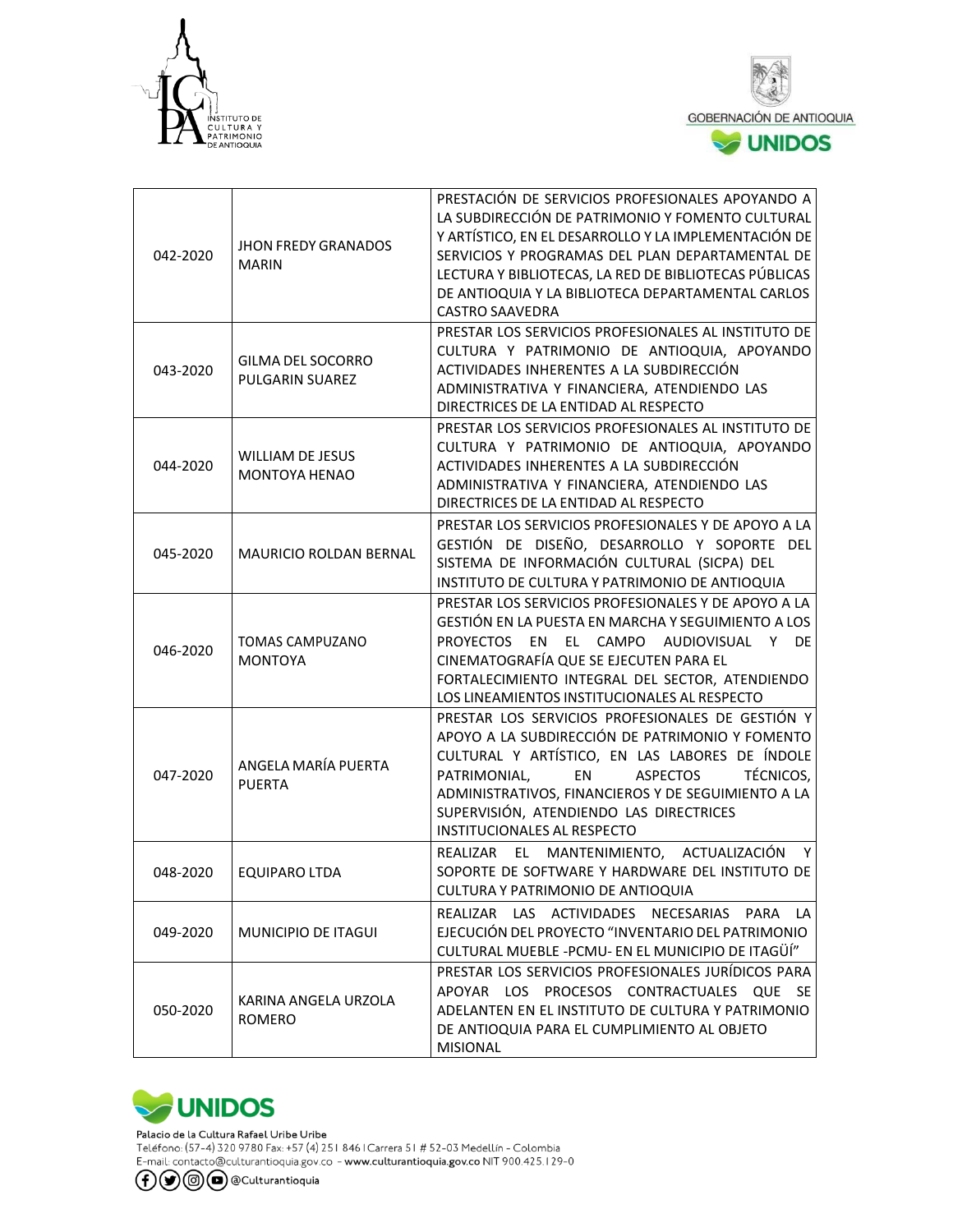



| 051-2020 | <b>FELIPE ORTIZ HOYOS</b>                                | PRESTAR LOS SERVICIOS PROFESIONALES JURÍDICOS PARA<br>APOYAR LOS PROCESOS CONTRACTUALES REQUERIDOS<br>POR LA SUBDIRECCIÓN DE PATRIMONIO Y FOMENTO<br>ARTÍSTICO Y CULTURAL DEL INSTITUTO DE CULTURA Y<br>PATRIMONIO DE ANTIOQUIA PARA EL CUMPLIMIENTO AL<br><b>OBJETO MISIONAL</b>                                                                                                                                                                      |
|----------|----------------------------------------------------------|--------------------------------------------------------------------------------------------------------------------------------------------------------------------------------------------------------------------------------------------------------------------------------------------------------------------------------------------------------------------------------------------------------------------------------------------------------|
| 052-2020 | CRISTIAN ALBEIRO PULIDO<br><b>MELO</b>                   | PRESTAR LOS SERVICIOS PROFESIONALES Y DE APOYO A LA<br>GESTIÓN EN LA PUESTA EN MARCHA Y SEGUIMIENTO A LOS<br>PROYECTOS EN EL CAMPO DE LA DANZA QUE SE EJECUTEN<br>PARA EL FORTALECIMIENTO INTEGRAL DEL SECTOR,<br>ATENDIENDO LOS LINEAMIENTOS INSTITUCIONALES AL<br><b>RESPECTO</b>                                                                                                                                                                    |
| 053-2020 | <b>JAIME ANDRES GUERRERO</b><br><b>NAUDIN</b>            | PRESTAR LOS SERVICIOS PROFESIONALES APOYANDO AL<br>INSTITUTO DE CULTURA Y PATRIMONIO DE ANTIOQUIA EN<br>LAS ACCIONES TENDIENTES A LA CONFORMACIÓN<br>DEFINITIVA Y PUESTA EN MARCHA DE LA COMISIÓN<br>FÍLMICA DE ANTIOQUIA, LOS ASPECTOS DE<br>LA<br>FORMULACIÓN DE SERVICIOS U OTRAS ACCIONES<br>PERTINENTES A ESTA NUEVA COMISIÓN, ATENDIENDO LOS<br>LINEAMIENTOS INSTITUCIONALES AL RESPECTO                                                         |
| 054-2020 | <b>CORPORACIÓN IDEAS &amp;</b><br>PROYECTOS DE ANTIOQUIA | APOYAR LA REALIZACIÓN DE LA PROPUESTA 13 FESTIVAL<br>INTERNACIONAL DE CINE DE ORIENTE EN GUATAPÉ 2020,<br>SELECCIONADA EN EL MARCO DE LA CONVOCATORIA DE<br>APOYO A FESTIVALES DE CINE DE ANTIOQUIA.                                                                                                                                                                                                                                                   |
| 055-2020 | <b>MUNICIPIO DE ITUANGO</b>                              | APOYAR LA REALIZACIÓN DE LA PROPUESTA OCTAVO<br>FESTIVAL DE CINE ITUANGO, SELECCIONADA EN EL MARCO<br>DE LA CONVOCATORIA DE APOYO A FESTIVALES DE CINE DE<br><b>ANTIOQUIA</b>                                                                                                                                                                                                                                                                          |
| 056-2020 | <b>MUNICIPIO DE PUEBLORRICO</b>                          | APOYAR LA REALIZACIÓN DE LA PROPUESTA 9 FESTIVAL DE<br>CINE DEL SUROESTE ANTIOQUEÑO, SELECCIONADA EN EL<br>MARCO DE LA CONVOCATORIA DE APOYO A FESTIVALES DE<br><b>CINE DE ANTIOQUIA</b>                                                                                                                                                                                                                                                               |
| 057-2020 | UNIVERSIDAD DE ANTIOQUIA<br>- FACULTAD DE ARTES          | REALIZACIÓN DE LOS DIPLOMADOS DE "GESTIÓN Y<br>PLANIFICACIÓN CULTURAL" Y "CREACIÓN Y GESTIÓN DE LA<br>OBRA ARTÍSTICA" CON LA FINALIDAD DE GENERAR DOS<br>ACADÉMICAS<br><b>CERTIFICADAS</b><br><b>OFERTAS</b><br>PARA<br>EL<br>FORTALECIMIENTO<br>PEDAGÓGICO,<br>CREATIVO,<br>INVESTIGATIVO, DE CIRCULACIÓN, INTERCAMBIO DE<br>SABERES Y GESTIÓN ACORDE CON LAS DETERMINACIONES<br>INSTAURADAS POR EL INSTITUTO DE CULTURA Y<br>PATRIMONIO DE ANTIOQUIA |

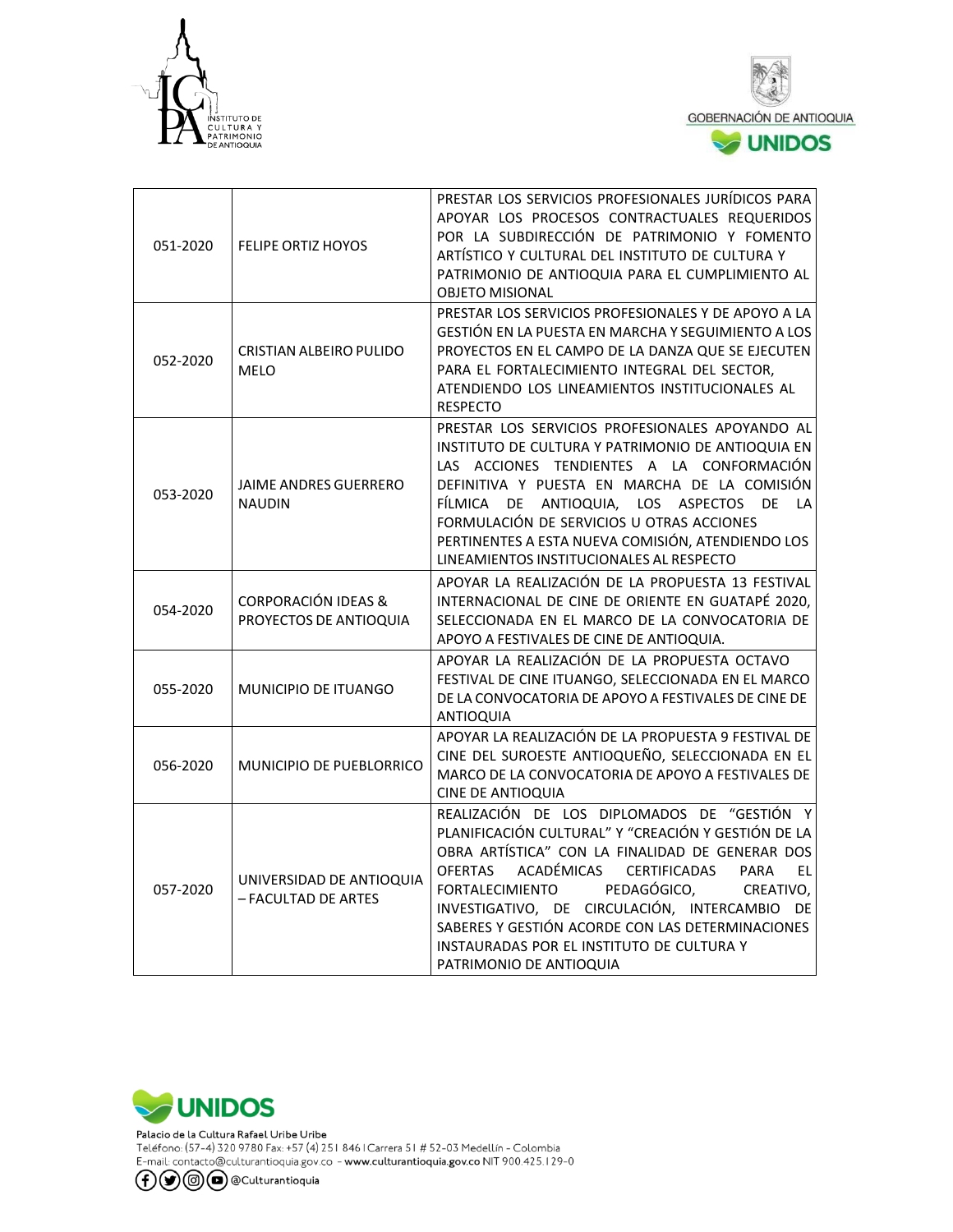



| 058-2020 | <b>JAVIER DARIO</b><br><b>JARAMILLO</b><br><b>ALZATE</b> | PRESTAR SERVICIOS PROFESIONALES AL INSTITUTO DE CULTURA Y<br>PATRIMONIO DE ANTIOQUIA, APOYANDO A LA SUBDIRECCIÓN DE<br>PLANEACIÓN EN LA REVISIÓN DEL PLAN DEPARTAMENTAL DE<br>CULTURA "ANTIOQUIA EN SUS DIVERSAS VOCES", 2006 A 2020, Y LOS<br>OCHO PLANES DEPARTAMENTALES DE ÁREAS ARTÍSTICAS Y<br>CULTURALES, 2014 A 2020, PARA LAS ÁREAS DE ARTES VISUALES;<br>CREACIÓN AUDIOVISUAL Y CINEMATOGRÁFICA; LITERATURA, DANZA,<br>TEATRO, MÚSICA; COMUNICACIÓN CIUDADANA Y COMUNITARIA;<br>LECTURA Y BIBLIOTECAS PÚBLICAS, ATENDIENDO LAS DIRECTRICES<br>DE LA ENTIDAD<br>AL RESPECTO.                                                                |
|----------|----------------------------------------------------------|-----------------------------------------------------------------------------------------------------------------------------------------------------------------------------------------------------------------------------------------------------------------------------------------------------------------------------------------------------------------------------------------------------------------------------------------------------------------------------------------------------------------------------------------------------------------------------------------------------------------------------------------------------|
| 059-2020 | <b>INNOVAR IT S.A.S</b>                                  | ADQUISICIÓN DE BIENES TECNOLÓGICOS (HARDWARE YSOFTWARE)<br>EN DESARROLLO DEL PROCESO DE MODERNIZACIÓN PARA EL<br>INSTITUTO DE CULTURA Y<br>PATRIMONIO DE ANTIOQUIA                                                                                                                                                                                                                                                                                                                                                                                                                                                                                  |
| 060-2020 | LUZ.<br>CONSUELO<br><b>TOBON</b><br><b>RESTREPO</b>      | PRESTAR LOS SERVICIOS PROFESIONALES AL INSTITUTO DE CULTURA<br>Y PATRIMONIO DE ANTIOQUIA, APOYANDO LA GESTIÓN DE LA<br>SUBDIRECCIÓN DE PLANEACIÓN EN RELACIÓN CON EL PLAN<br>DEPARTAMENTAL DE CULTURA "ANTIOQUIA EN SUS DIVERSAS<br>VOCES", 2006 A 2020, Y LOSOCHO PLANES DEPARTAMENTALES DE<br>ÁREAS ARTÍSTICAS YCULTURALES, 2014 A 2020, PARA LAS ÁREAS DE<br>ARTES VISUALES; CREACIÓN AUDIOVISUAL Y CINEMATOGRÁFICA;<br>MÚSICA;<br>TEATRO,<br>COMUNICACIÓN<br>LITERATURA,<br>DANZA,<br>CIUDADANA Y COMUNITARIA; LECTURA Y BIBLIOTECAS PÚBLICAS,<br>ATENDIENDO LAS DIRECTRICES DE LA ENTIDAD<br>AL RESPECTO                                       |
| 061-2020 | <b>ESCUELA</b><br><b>SUPERIOR</b><br>ARTES<br>ARANGO.    | REALIZACIÓN DEL DIPLOMADO "ANTIOQUIA VIVE LA CULTURA Y EL<br>PATRIMONIO" CON LA FINALIDAD DE GENERAR PROCESOS DE<br>FORTALECIMIENTO EN LAS PERSONAS INTEGRADAS A PROCESOS<br>CULTURALES Y EL SECTOR ARTÍSTICO Y SU CADENA DE VALOR EN LAS<br>REGIONES, PARA MEJORAR LAS ACCIONES QUE LES PERMITAN<br>AFRONTAR EL CONTEXTO DE LA NUEVA REALIDAD GENERADA POR LA<br>PANDEMIA HACIA LA CUALIFICACIÓN EN PRÁCTICAS, HERRAMIENTAS<br>Y OBJETOSMODALES DE APRENDIZAJE PARA LA PRESENTACIÓN DE<br>TECNOLÓGICA DE CONTENIDOS Y PROYECTOS CULTURALES, CON LAS<br>DÉBORA DETERMINACIONES INSTAURADAS POR EL INSTITUTO DE<br>CULTURA Y PATRIMONIO DE ANTIOQUIA |
| 062-2020 | LUZ PIEDAD<br><b>GUTIERREZGARCIA</b>                     | PRESTACION DE SERVICIOS DE APOYO A LA GESTIÓN PARA EL<br>SEGUIMIENTO Y APOYO OPERATIVO A CONVOCATORIAS QUE<br>ADELANTE EL INSTITUTO DE CULTURA Y PATRIMONIODE ANTIOQUIA                                                                                                                                                                                                                                                                                                                                                                                                                                                                             |



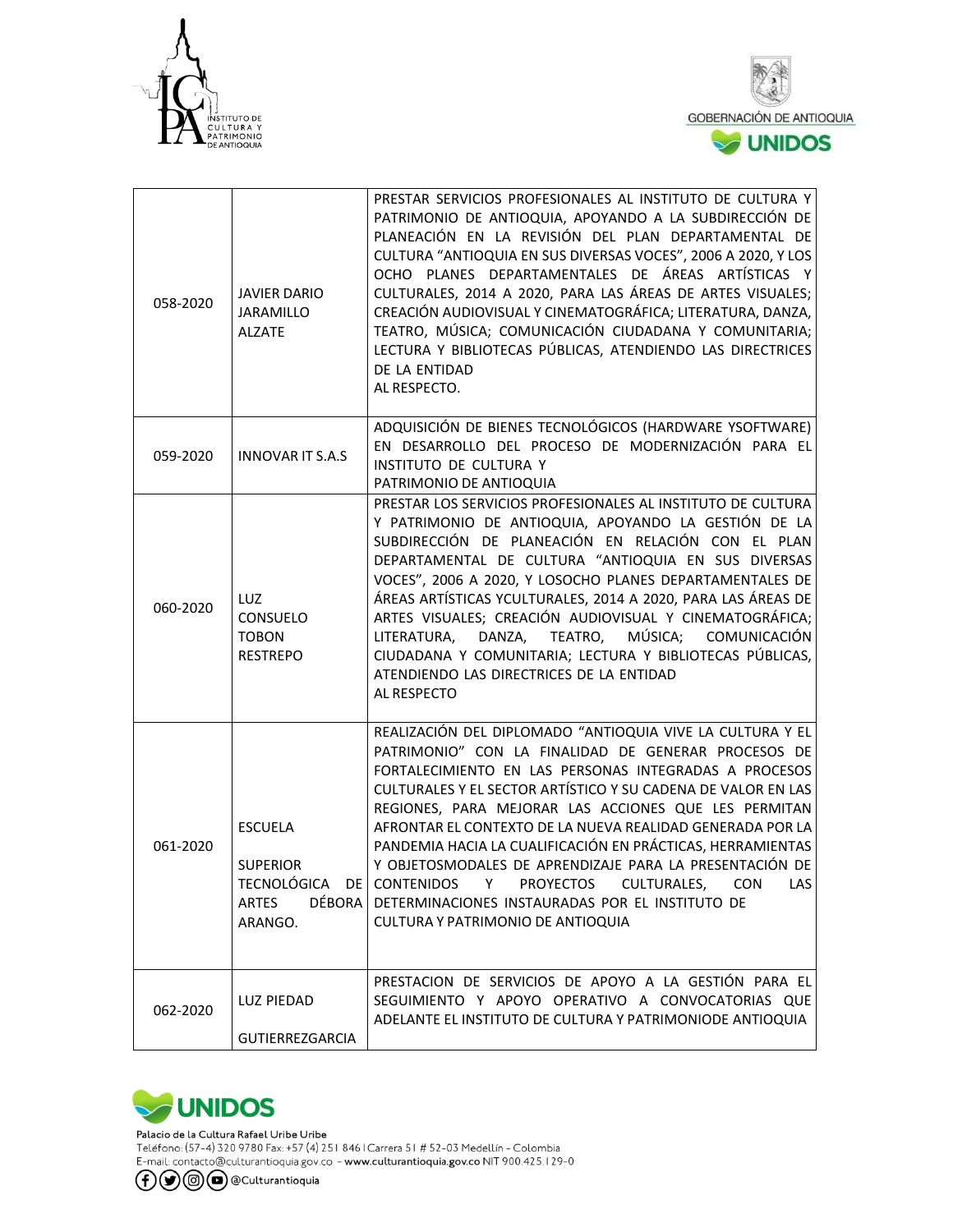



| 064-2020 | JORGE LUIS LEÓN<br><b>ALVAREZ</b>                                                                               | PRESTAR EL SERVICIO Y APOYO AL DESARROLLO Y SOPORTEDE LA<br>PLATAFORMA INTEGRADA PARA LA ADMINISTRACIÓN DE LA<br>INFORMACIÓN Y GESTIÓN DE LOSPROCESOS DEL INSTITUTO DE<br><b>CULTURA Y PATRIMONIO DE</b><br><b>ANTIOQUIA</b>                                                                              |
|----------|-----------------------------------------------------------------------------------------------------------------|-----------------------------------------------------------------------------------------------------------------------------------------------------------------------------------------------------------------------------------------------------------------------------------------------------------|
| 065-2019 | <b>INSTITUTO</b><br><b>COLOMBIANO DE</b><br><b>NORMAS TÉRCNICAS Y</b><br><b>CERTIFICACIÓN</b><br><b>ICONTEC</b> | PRESTACIÓN DE SERVICIOS PARA LA REALIZACIÓN DE LA<br>AUDITORÍA EXTERNA DE RENOVACIÓN A LOS PROCESOS<br>MISIONALES DEL SISTEMA DE GESTIÓN DE LA CALIDAD DEL<br>INSTITUTO DE CULTURA Y PATRIMONIO DE ANTIOQUIA, DE<br>ACUERDO CON LOS PARÁMETROS ESTABLECIDOS EN LA<br>NORMA TÉCNICA ISO 9001: 2015 ICONTEC |
| 066-2020 |                                                                                                                 | Municipio de Gómez Plata Apoyar la realización de la propuesta 3ER ENCUENTRO DE<br>BANDAS DE MUSICA "UNIDOS POR LOS SONIDOS DE<br>ANTIOQUIA", seleccionada en el marco de la CONVOCATORIA DE<br>APOYO A ENCUENTROS Y FESTIVALES 2020                                                                      |
| 067-2020 | <b>NYBRAM</b>                                                                                                   | CORPORACION CULTURAL Apoyar la realización de la propuesta "3er Festival de la montaña:<br>Saberes y prácticas de las comunidades rurales de El Carmen de<br>Viboral. Versión online - Pueblo de Maíz", seleccionada en el<br>marco de la CONVOCATORIA DE APOYO A ENCUENTROS Y<br><b>FESTIVALES 2020</b>  |
| 068-2020 |                                                                                                                 | MUNICIPIO DE FRONTINO Apoyar la realización de la propuesta 9no FESTIVAL DE ROCK Y<br>RITMOS ALTERNATIVOS "FRONTINO AL PARQUE VIVIENDO LA<br>MÚSICA", seleccionada en el marco de la CONVOCATORIA DE<br>APOYO A ENCUENTROS Y FESTIVALES 2020                                                              |
| 069-2020 | TÍTERES LA CARRETA                                                                                              | ASOCIACIÓN DE TEATRO Y Apoyar la realización de la propuesta CELEBRA LA MÚSICA:<br>Sembremos música para cosechar vida, seleccionada en el marco<br>de la CONVOCATORIA DE APOYO A ENCUENTROS Y FESTIVALES<br>2020.                                                                                        |
| 070-2020 | Corporación Escuela<br>Concordia                                                                                | de Apoyar la realización de la propuesta "Encuentro virtual de<br>Música del Municipio de Cuerdas Tradicionales Colombianas "Concuerdas", seleccionada<br>en el marco de la CONVOCATORIA DE APOYO A ENCUENTROS Y<br><b>FESTIVALES 2020</b>                                                                |
| 071-2020 | CORPORACIÓN TEATRO<br><b>ESCENA3</b>                                                                            | Apoyar la realización de la propuesta Encuentros ShamaFest<br>2020 "Con un Norte Musical", seleccionada en el marco de la<br>CONVOCATORIA DE APOYO A ENCUENTROS Y FESTIVALES 2020.                                                                                                                        |
| 072-2020 | Corporación<br>Artística<br><b>Cultural Acordes</b>                                                             | yApoyar la realización de la propuesta "Festival y la luna se llena<br>de cuentos", seleccionada en el marco de la CONVOCATORIA DE<br>APOYO A ENCUENTROS Y FESTIVALES 2020.                                                                                                                               |
| 073-2020 | Municipio de Caicedo                                                                                            | Apoyar la realización de la propuesta FESTIVAL DE ARTES<br>ESCÉNICAS - CAICEDO UN ESCENARIO PARA LA PAZ.,<br>seleccionada en el marco de la CONVOCATORIA DE APOYO A<br><b>ENCUENTROS Y FESTIVALES 2020.</b>                                                                                               |



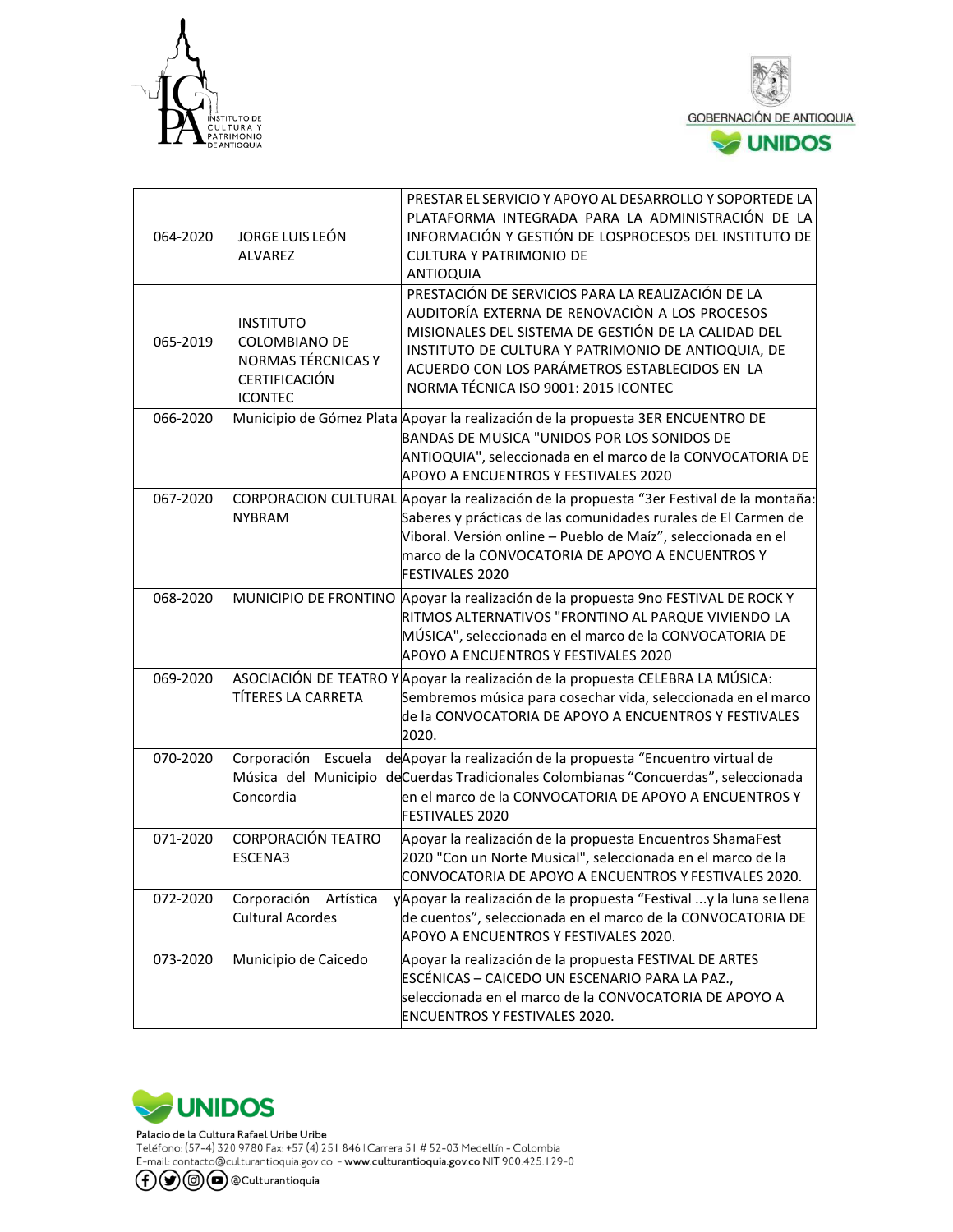





| 075-2020 | <b>MUNICIPIO</b><br>DE<br>PINTADA                       | LA Apoyar la realización de la propuesta IX FESTIVAL NACIONAL DE<br>BANDAS SINFÓNICAS LA PINTADA HOMENAJE A MÚSICOS EN<br>VIDA. VERSIÓN VIRTUAL, seleccionada en el marco de la<br>CONVOCATORIA DE APOYO A ENCUENTROS Y FESTIVALES 2020.                                       |
|----------|---------------------------------------------------------|--------------------------------------------------------------------------------------------------------------------------------------------------------------------------------------------------------------------------------------------------------------------------------|
| 076-2020 | Corporación Escuela de<br>Música Jardín                 | Apoyar la realización de la propuesta Narrativas Pueblerinas en<br>clave de mujer, seleccionada en el marco de la CONVOCATORIA<br>DE APOYO A ENCUENTROS Y FESTIVALES 2020.                                                                                                     |
| 077-2020 | CORPORACIÓN<br><b>AVANZANDO EN PAZ</b>                  | LÍDERES Apoyar la realización de la propuesta PROGRAMA JUEVES ARTE Y<br>CULTURA, VIRTUAL, seleccionada en el marco de la<br>CONVOCATORIA DE APOYO A ENCUENTROS Y FESTIVALES 2020.                                                                                              |
| 078-2020 | Municipio de Sonsón                                     | Apoyar la realización de la propuesta REALIZACIÓN DEL IV<br>FESTIVAL DE CUERDAS Y MURGAS CAMPESINAS EN EL<br>MUNICIPIO DE SONSÓN. RECUPERANDO Y FORTALECIENDO LA<br>MÚSICA MONTAÑERA., seleccionada en el marco de la<br>CONVOCATORIA DE APOYO A ENCUENTROS Y FESTIVALES 2020. |
| 079-2020 | Municipio de Concordia                                  | Apoyar la realización de la propuesta "UNA TROVA CON ALTURA<br>Y UN CAFÉ POR LA CONCORDIA", seleccionada en el marco de la<br>CONVOCATORIA DE APOYO A ENCUENTROS Y FESTIVALES 2020                                                                                             |
| 080-2020 | Corporación<br><b>Teatro FarZantes</b>                  | Cultural Apoyar la realización de la propuesta "VIII Festival de Teatro<br>CARMENTEA: Una Fiesta para las Artes Vivas", seleccionada en el<br>marco de la CONVOCATORIA DE APOYO A ENCUENTROS Y<br>FESTIVALES 2020.                                                             |
| 081-2020 | <b>DE VÍBORAL</b>                                       | MUNICIPIO DE EL CÁRMEN Apoyar la realización de la propuesta "XI Víboral Rock - Bandas y<br>Cultura Rock, Edición Especial", seleccionada en el marco de la<br>CONVOCATORIA DE APOYO A ENCUENTROS Y FESTIVALES 2020.                                                           |
| 082-2020 | MUNICIPIO DE URRAO                                      | Apoyar la realización de la propuesta XIII FESTIVAL DE DANZA DEL<br>MUNICIPIO DE URRAO., seleccionada en el marco de la<br>CONVOCATORIA DE APOYO A ENCUENTROS Y FESTIVALES 2020                                                                                                |
| 083-2020 | <b>TEATRO</b><br>CONQUISTADORES DE LA<br><b>CULTURA</b> | CORPORACIÓN ARTÍSTICA Apoyar la realización de la propuesta XIV FESTIVAL EL TEATRO SE<br>TOMA A BELLO, seleccionada en el marco de la CONVOCATORIA<br>DE APOYO A ENCUENTROS Y FESTIVALES 2020.                                                                                 |
| 084-2020 |                                                         | MUNICIPIO DE BURITICÁ Apoyar la realización de la propuesta XXX FIESTA DE RAZAS,<br>MITOS Y LEYENDAS (TRADICIÓN DE VIDA), seleccionada en el<br>marco de la CONVOCATORIA DE APOYO A ENCUENTROS Y<br>FESTIVALES 2020.                                                           |
| 085-2020 | MUNICIPIO DE YARUMAL                                    | Apoyar la realización de la propuesta XXX SEMANA DE LA<br>CULTURA "BICENTENARIO DE CHORROS BLANCOS, VIVIENDO<br>NUESTRA HISTORIA", seleccionada en el marco de la<br>CONVOCATORIA DE APOYO A ENCUENTROS Y FESTIVALES 2020.                                                     |
| 086-2020 |                                                         | MUNICIPIO DE GRANADA Apoyar la realización de la propuesta "XXXI Festival Granadino de<br>Teatro", seleccionada en el marco de la CONVOCATORIA DE<br>APOYO A ENCUENTROS Y FESTIVALES 2020.                                                                                     |



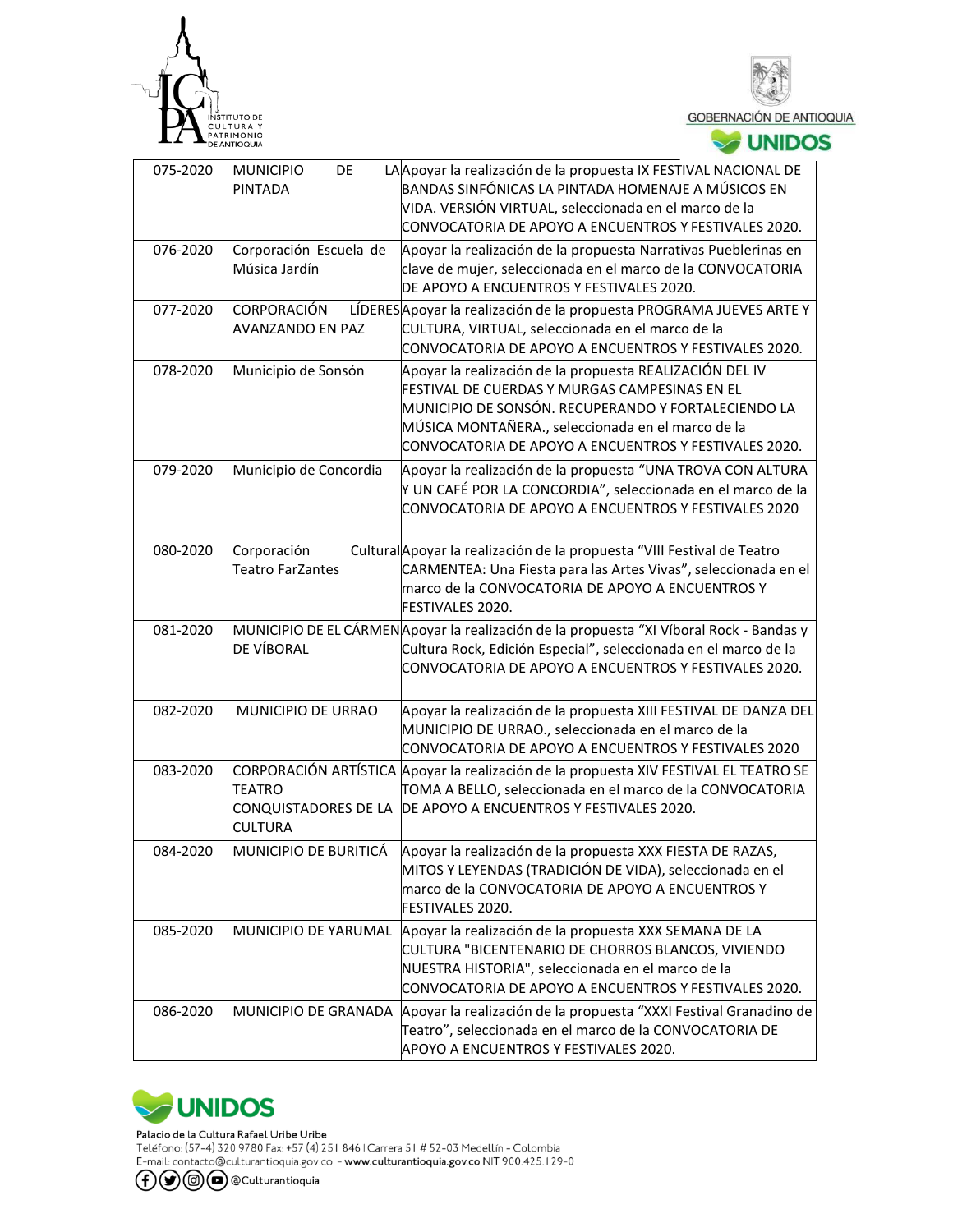



| 087-2020 | MUNICIPIO DE NECOCLÍ                                               | Apoyar la realización de la propuesta XXXII FESTIVAL NACIONAL<br>DE BULLERENGUE Y PRIMERO EN LINEA - EL BULLERENGUE NOS<br>UNE, seleccionada en el marco de la CONVOCATORIA DE APOYO<br>A ENCUENTROS Y FESTIVALES 2020.                                                                                                      |
|----------|--------------------------------------------------------------------|------------------------------------------------------------------------------------------------------------------------------------------------------------------------------------------------------------------------------------------------------------------------------------------------------------------------------|
| 088-2020 | Municipio de Sonsón                                                | Apoyar la realización de la propuesta "FORTALECIMIENTO DE LA<br>CASA MUSEO DE LA CULTURA ROBERTO JARAMILLO ARANGO EN<br>LA CONTINUIDAD EN SU PROGRAMACIÓN CULTURAL Y LA<br>IMPLEMENTACIÓN DE LOS PROTOCOLOS DE BIOSEGURIDAD",<br>seleccionada en el marco de la CONVOCATORIA<br>DEPARTAMENTAL DE CONCERTACIÓN DE MUSEOS 2020 |
| 089-2020 | MUNICIPIO DE EL PEÑOL                                              | Apoyar la realización de la propuesta "FORTALECIMIENTO DEL<br>MUSEO HISTÓRICO DE EL PEÑOL ANTE LA CRISIS SANITARIA DE<br>2020", seleccionada en el marco de la CONVOCATORIA<br>DEPARTAMENTAL DE CONCERTACIÓN DE MUSEOS 2020                                                                                                  |
| 090-2020 | MUNICIPIO DE LA UNIÓN                                              | Apoyar la realización de la propuesta "HIPERCONECTADOS: ARTE,<br>PATRIMONIO Y VIRTUALIDAD", seleccionada en el marco de la<br>CONVOCATORIA DEPARTAMENTAL DE CONCERTACIÓN DE<br>MUSEOS 2020                                                                                                                                   |
| 091-2020 | MUNICIPIO DE GUATAPÉ                                               | Apoyar la realización de la propuesta "MUSEO HISTÓRICO<br>COMUNITARIO VIRTUAL EL PLAN SOCIAL", seleccionada en el<br>marco de la CONVOCATORIA DEPARTAMENTAL DE<br>CONCERTACIÓN DE MUSEOS 2020                                                                                                                                |
| 092-2020 | <b>CORPORACIÓN</b><br><b>INVESTIGACIONES</b><br>E HISTORIA (SIPAH) | PARA Apoyar la realización de la propuesta "MUSEO NET<br>YCOMUNITARIO "EL PATRIMONIO CULTURAL EN LA NUBE",<br>ESTUDIOS EN SOCIEDAD, seleccionada en el marco de la CONVOCATORIA<br>PATRIMONIO, AMBIENTE DEPARTAMENTAL DE CONCERTACIÓN DE MUSEOS 2020                                                                         |
| 093-2020 | MUNICIPIO DE TURBO                                                 | Apoyar la realización de la propuesta "MUSEO SENSORIAL: VIAJE<br>POR LOS SABERES, SENTIRES Y SABORES DE LA HISTORIA DE<br>TURBO", seleccionada en el marco de la CONVOCATORIA<br>DEPARTAMENTAL DE CONCERTACIÓN DE MUSEOS 2020                                                                                                |
| 094-2020 | MUNICIPIO DE BURITICÁ                                              | Apoyar la realización de la propuesta "RELIQUIAS QUE DAN VIDA<br>EN MI MUSEO", seleccionada en el marco de la CONVOCATORIA<br>DEPARTAMENTAL DE CONCERTACIÓN DE MUSEOS 2020                                                                                                                                                   |
| 095-2020 | INSTITUTO<br>EL.<br>DE<br><b>CARMEN</b><br><b>VIBORAL</b>          | DE CULTURA Apoyar la realización de la propuesta "TEXTURAS DEL TIEMPO:<br>DE INNOVACIÓN EDUCATIVA PARA LA RECUPERACIÓN DEL<br>PATRIMONIO CERÁMICO DE EL CARMEN DE VIBORAL",<br>seleccionada en el marco de la CONVOCATORIA<br>DEPARTAMENTAL DE CONCERTACIÓN DE MUSEOS 2020                                                   |



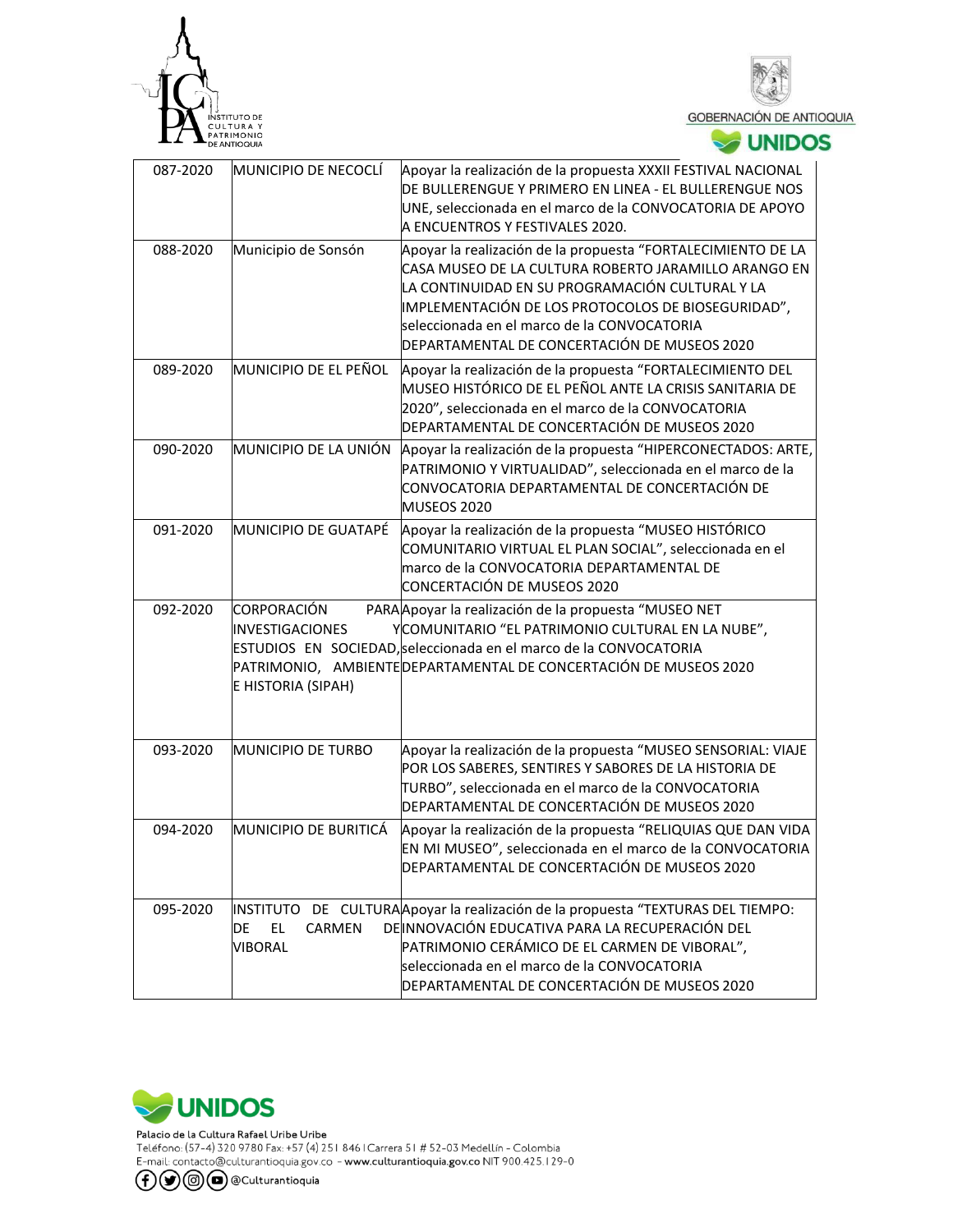



| 096-2020 |                                                 | MUNICIPIO DE MARINILLA Apoyar la realización de la propuesta "FOMENTO DE LA<br>PARTICIPACIÓN Y EL EJERCICIO DE LA CIUDADANÍA COMO<br>HERRAMIENTAS PARA CONSEGUIR LOS INTERESES<br>COMUNITARIOS Y MEJORAR LA CONVIVENCIA EN EL<br>MUNICIPIO", seleccionada en el marco de la CONVOCATORIA<br>CONCERTACIÓN PARA APOYO A LA IMPLEMENTACIÓN DE<br>PROYECTOS DE LOS PLANES MUNICIPALES 2020 |
|----------|-------------------------------------------------|----------------------------------------------------------------------------------------------------------------------------------------------------------------------------------------------------------------------------------------------------------------------------------------------------------------------------------------------------------------------------------------|
| 097-2020 | MUNICIPIO DE CAREPA                             | Apoyar la realización de la propuesta "FORMACIÓN EN POLÍTICA<br>DE CULTURA A LÍDERES GESTORES Y FUNCIONARIOS",<br>seleccionada en el marco de la CONVOCATORIA CONCERTACIÓN<br>PARA APOYO A LA IMPLEMENTACIÓN DE PROYECTOS DE LOS<br>PLANES MUNICIPALES 2020                                                                                                                            |
| 098-2020 |                                                 | MUNICIPIO DE ABRIAQUÍ Apoyar la realización de la propuesta "ESPACIOS DE FORMACIÓN<br>DE LIDERAZGOS PARA EL FORTALECIMIENTO DE LA GESTIÓN Y<br>DIRECCIÓN CULTURAL", seleccionada en el marco de la<br>CONVOCATORIA CONCERTACIÓN PARA APOYO A LA<br>IMPLEMENTACIÓN DE PROYECTOS DE LOS PLANES MUNICIPALES<br>2020                                                                       |
| 099-2020 | <b>RUBEN DARIO AREIZA</b><br>GONZALEZ S.A.S     | Realizar el mantenimiento correctivo a la puerta vidriera del Piso<br>3 y las chapas de las ventanas de vidrio ubicados en sobre las<br>fachadas de los pisos 1, 2 y 3 del Palacio de la Cultura Rafael<br>Uribe uribe                                                                                                                                                                 |
| 100-2020 | DANIEL FELIPE NARANJO<br>VILLA                  | Prestar los servicios profesionales al Instituto de Cultura y<br>Patrimonio de Antioquia, apoyando la gestión de la Subdirección<br>de Planeación                                                                                                                                                                                                                                      |
| 101-2020 | JORGE ANDRES QUIROS<br><b>TAMAYO</b>            | Estimular el desarrollo de la propuesta: "El retrato de foto Dolly:<br>Miradas yarumaleñas en la década de los cuarenta.", beneficiaria<br>de la Convocatoria de Estimulos 2020.                                                                                                                                                                                                       |
| 102-2020 | <b>CARLOS ANDRÉS</b><br><b>IRESTREPO CORREA</b> | Estimular el desarrollo de la propuesta:"ECOSISTEMAS" SUITE N. 7<br>PARA BANDA SINFÓNICA GRADO 1", beneficiaria de la<br>Convocatoria de Estimulos 2020.                                                                                                                                                                                                                               |
| 103-2020 | <b>JUAN GUILLERMO</b><br><b>MONTOYA MIRA</b>    | Estimular el desarrollo de la propuesta: "Un, Dos, Tres Por la<br>Banda"", beneficiaria de la Convocatoria de Estimulos 2020.                                                                                                                                                                                                                                                          |
| 104-2020 | JUAN CAMILO RESTREPO<br><b>SÁNCHEZ</b>          | Estimular el desarrollo de la propuesta: "78 Bitácora mágica. Libro<br>primero: las islas del triunfo", beneficiaria de la Convocatoria de<br>Estimulos 2020.                                                                                                                                                                                                                          |
| 105-2020 | JOHN MARIO VIANA<br><b>GARCIA</b>               | Estimular el desarrollo de la propuesta: "A LOMO Y HERRADURA",<br>beneficiaria de la Convocatoria de Estimulos 2020.                                                                                                                                                                                                                                                                   |
| 106-2020 | CAROLINA CORREA RÌOS                            | Estimular el desarrollo de la propuesta: "A puño y letra: Nuevas<br>rutas para encontrarnos a través de las palabras", beneficiaria de<br>la Convocatoria de Estimulos 2020.                                                                                                                                                                                                           |



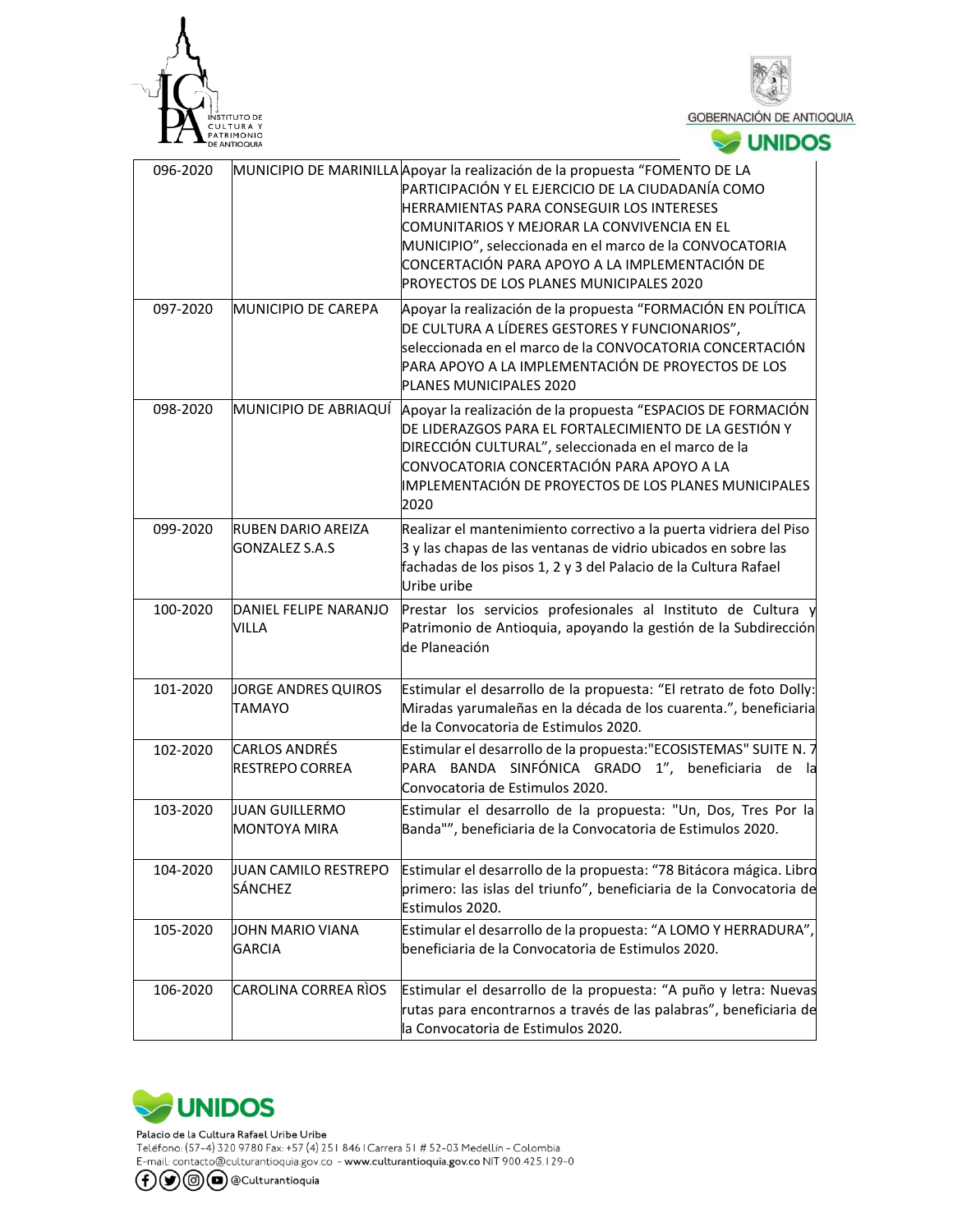



**SOUNIDOS** 

| 107-2020 | JOHNNY ALEXANDER                              | Estimular el desarrollo de la propuesta: "ABC DEL STENCIL",                                                                                                                                                        |  |
|----------|-----------------------------------------------|--------------------------------------------------------------------------------------------------------------------------------------------------------------------------------------------------------------------|--|
|          | CORREA MEJÍA                                  | beneficiaria de la Convocatoria de Estimulos 2020.                                                                                                                                                                 |  |
| 108-2020 | <b>PAULA ANDREA</b><br><b>CÁRDENAS BEDOYA</b> | Estimular el desarrollo de la propuesta: "Acuarela Campesina",<br>beneficiaria de la Convocatoria de Estimulos 2020.                                                                                               |  |
| 109-2020 | ANA CATALINA ESCOBAR<br><b>ARANGO</b>         | Estimular el desarrollo de la propuesta: "Adaptación silenciosa:<br>Posibilidades<br>Tecnocientíficas<br>del<br>fique<br>el<br>en<br>arte<br>contemporáneo", beneficiaria de la Convocatoria de Estimulos<br>2020. |  |
| 110-2020 | <b>CARLOS ANDRÉS</b><br>JARAMILLO GÓMEZ       | Estimular el desarrollo de la propuesta: "Al morir las cosas",<br>beneficiaria de la Convocatoria de Estimulos 2020.                                                                                               |  |
| 111-2020 | <b>MONICA MARIA DAVID</b><br><b>VALENCIA</b>  | Estimular el desarrollo de la propuesta: "ANIMALEZCAS PAISAS",<br>beneficiaria de la Convocatoria de Estimulos 2020.                                                                                               |  |
| 112-2020 | <b>WILMAR GUSTAVO</b><br>ARCILA ZULUAGA       | Estimular el desarrollo de la propuesta: "Audiolibro inmersivo: La<br>novela de los tres de José Restrepo Jaramillo (Jericó 1896-<br>Medellín 1945).", beneficiaria de la Convocatoria de Estimulos<br>2020.       |  |
| 113-2020 | <b>DIEGO ALBERTO PÉREZ</b><br>OSORNO          | Estimular el desarrollo de la propuesta: "Bioescultura del<br>PáramoX", beneficiaria de la Convocatoria de Estimulos 2020.                                                                                         |  |
| 114-2020 | ABEL ANSELMO RÍOS<br>CARMONA                  | Estimular el desarrollo de la propuesta: "CADENCIAS DEL<br>REMANSO", beneficiaria de la Convocatoria de Estimulos 2020.                                                                                            |  |
| 115-2020 | IDANIEL FELIPE GIL<br><b>ESCOBAR</b>          | Estimular el desarrollo de la propuesta: "Calle Colombia",<br>beneficiaria de la Convocatoria de Estimulos 2020.                                                                                                   |  |
| 116-2020 | <b>ESNEIDER CHAVARRÍA</b><br>GÓMEZ            | Estimular el desarrollo de la propuesta: "Campo para la lectura",<br>beneficiaria de la Convocatoria de Estimulos 2020.                                                                                            |  |
| 117-2020 | DANA ISABEL JANE<br>PIEDRAHITA                | Estimular el desarrollo de la propuesta: "Canto Crepuscular<br>Videodanza y Danza Performance -", beneficiaria de la<br>Convocatoria de Estimulos 2020.                                                            |  |
| 118-2020 |                                               | MUNICIPIO DE YOLOMBÓ Estimular el desarrollo la propuesta: Carnaval en mi vereda,<br>beneficiaria de la Convocatoria de Estímulos 2020.                                                                            |  |
| 119-2020 | <b>MANUELA TABARES</b><br>GUZMÁN              | Estimular el desarrollo de la propuesta: "Carretera al mar",<br>beneficiaria de la Convocatoria de Estimulos 2020.                                                                                                 |  |
| 120-2020 | POVEDA-Rep.<br><b>ANANDI DANCE COMPANY</b>    | DIANA JOHANNA AMAYA Estimular el desarrollo de la propuesta: "COLIBRIA", beneficiaria<br>Grupode la Convocatoria de Estimulos 2020.                                                                                |  |



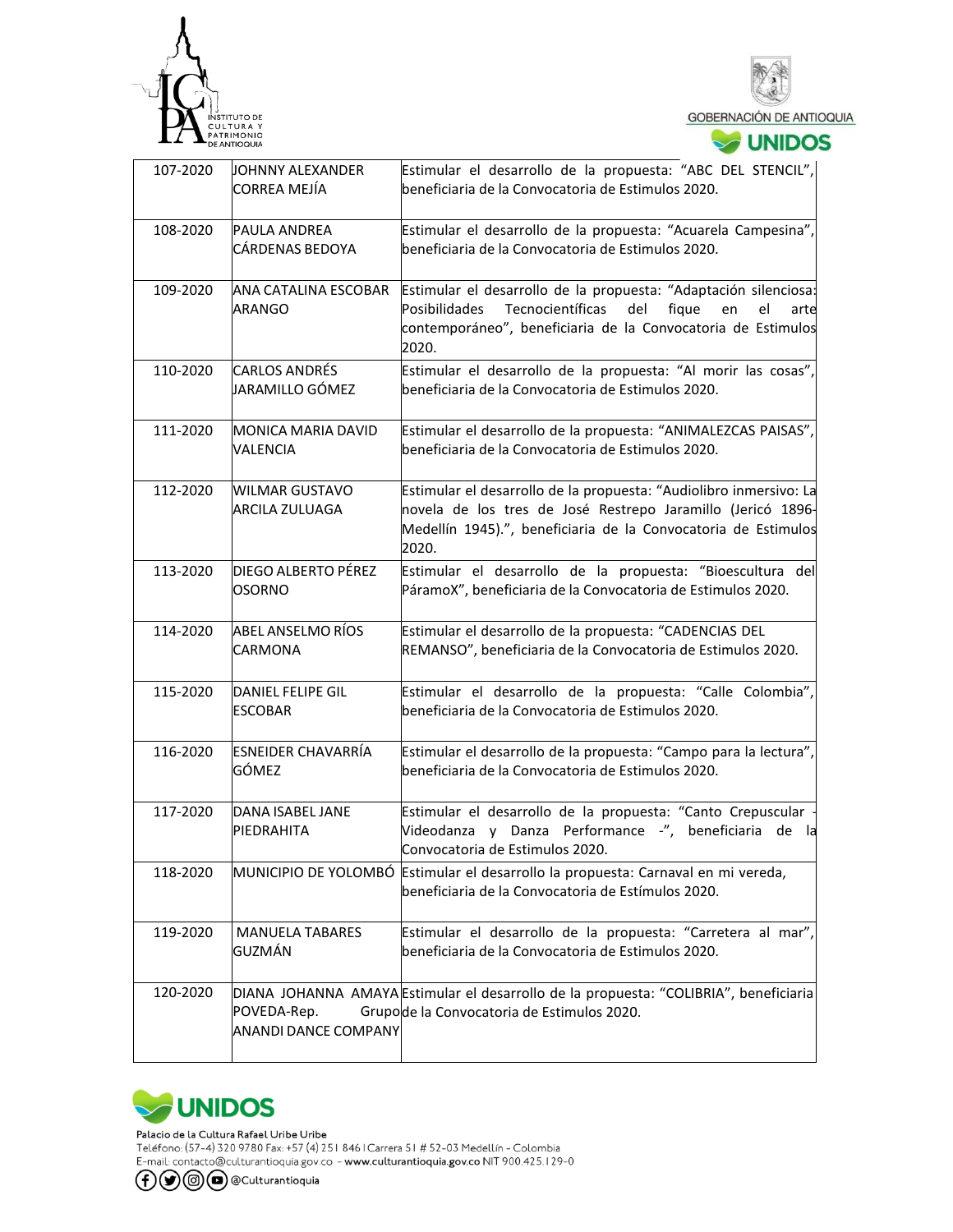



## **V**UNIDOS

| 121-2020 | DANIELA SEPÚLVEDA<br><b>AGUDELO</b>                | Estimular el desarrollo de la propuesta: "Cómo hacer cianotipia en<br>casa editando tus negativos", beneficiaria de la Convocatoria de<br>Estimulos 2020.                                                                                                                   |  |
|----------|----------------------------------------------------|-----------------------------------------------------------------------------------------------------------------------------------------------------------------------------------------------------------------------------------------------------------------------------|--|
| 122-2020 | IMUNICIPIO DE BURITICÁ                             | Estimular el desarrollo la propuesta: CORDILLERAS DANZANTES,<br>beneficiaria de la Convocatoria de Estímulos 2020.                                                                                                                                                          |  |
| 123-2020 | GÓMEZ                                              | JORGE ANDRÉS CARDONA Estimular el desarrollo de la propuesta: "Crónicas Sonósferas de<br>Oficios Bellanitas en tiempos de COVID-19", beneficiaria de la<br>Convocatoria de Estimulos 2020.                                                                                  |  |
| 124-2020 | ANDREA RAMÍREZ<br>GIRALDO-Rep. Grupo<br>Pasocanela | Estimular el desarrollo de la propuesta: "Cumbia sinestésica",<br>beneficiaria de la Convocatoria de Estimulos 2020.                                                                                                                                                        |  |
| 125-2020 | KAREN ANDREA<br><b>ARROYAVE BARCO</b>              | Estimular el desarrollo de la propuesta: "DEL RELATO DE VIDA A<br>LA MEMORIA COLECTIVA Reconstrucción de la historia, los<br>procesos estético-creativos y la mirada teatral de la Corporación<br>Artística TECOC en el municipio de Bello", beneficiaria de la<br>Convocat |  |
| 126-2020 | YEISON FERNEY BEDOYA<br>ALVAREZ                    | desarrollo<br>Estimular<br>el<br>de<br>"DeLirios<br>la<br>propuesta:<br>Contemporaneos", beneficiaria de la Convocatoria de Estimulos<br>2020.                                                                                                                              |  |
| 127-2020 | RAUL FERNANDO ZULETA<br><b>SANCHEZ</b>             | Estimular el desarrollo de la propuesta: "Desfile silletero",<br>beneficiaria de la Convocatoria de Estimulos 2020.                                                                                                                                                         |  |
| 128-2020 | DAVID CASTRILLÓN LEÓN                              | Estimular el desarrollo de la propuesta: "Diálogo entre RAP & JAZZ<br>(encuentro de rimas y acordes)", beneficiaria de la Convocatoria<br>de Estimulos 2020.                                                                                                                |  |
| 129-2020 | LEOYAN RAMÍREZ<br><b>CORREA</b>                    | Estimular el desarrollo de la propuesta: "díptico bíblico de la<br>región", beneficiaria de la Convocatoria de Estimulos 2020.                                                                                                                                              |  |
| 130-2020 | <b>JULIAN BUSTAMANTE</b><br>LONDOÑO                | Estimular el desarrollo de la propuesta: "EDI O EL NACIMIENTO DE<br>LA BESTIA", beneficiaria de la Convocatoria de Estimulos 2020.                                                                                                                                          |  |
| 131-2020 | <b>NORVEY ECHEVERRY</b><br><b>OROZCO</b>           | Estimular el desarrollo de la propuesta: "El brillo de las balas",<br>beneficiaria de la Convocatoria de Estimulos 2020.                                                                                                                                                    |  |
| 132-2020 | PEDRO LUIS GONZÁLEZ<br>GUTIÉRREZ                   | Estimular el desarrollo de la propuesta: "El rap como aliciente<br>cultural", beneficiaria de la Convocatoria de Estimulos 2020                                                                                                                                             |  |
| 133-2020 | <b>MARIA EUGENIA OSORIO</b><br><b>MONSALVE</b>     | Estimular el desarrollo de la propuesta: "El Renacer de una<br>Comunidad, a través del conocimiento y la apropiación de su<br>Patrimonio Cultural", beneficiaria de la Convocatoria de Estimulos<br>2020.                                                                   |  |
| 134-2020 | <b>HIRLAN MARCEL</b><br>VALENCIA VALENCIA          | Estimular el desarrollo de la propuesta: "El sombrero del general",<br>beneficiaria de la Convocatoria de Estimulos 2020.                                                                                                                                                   |  |



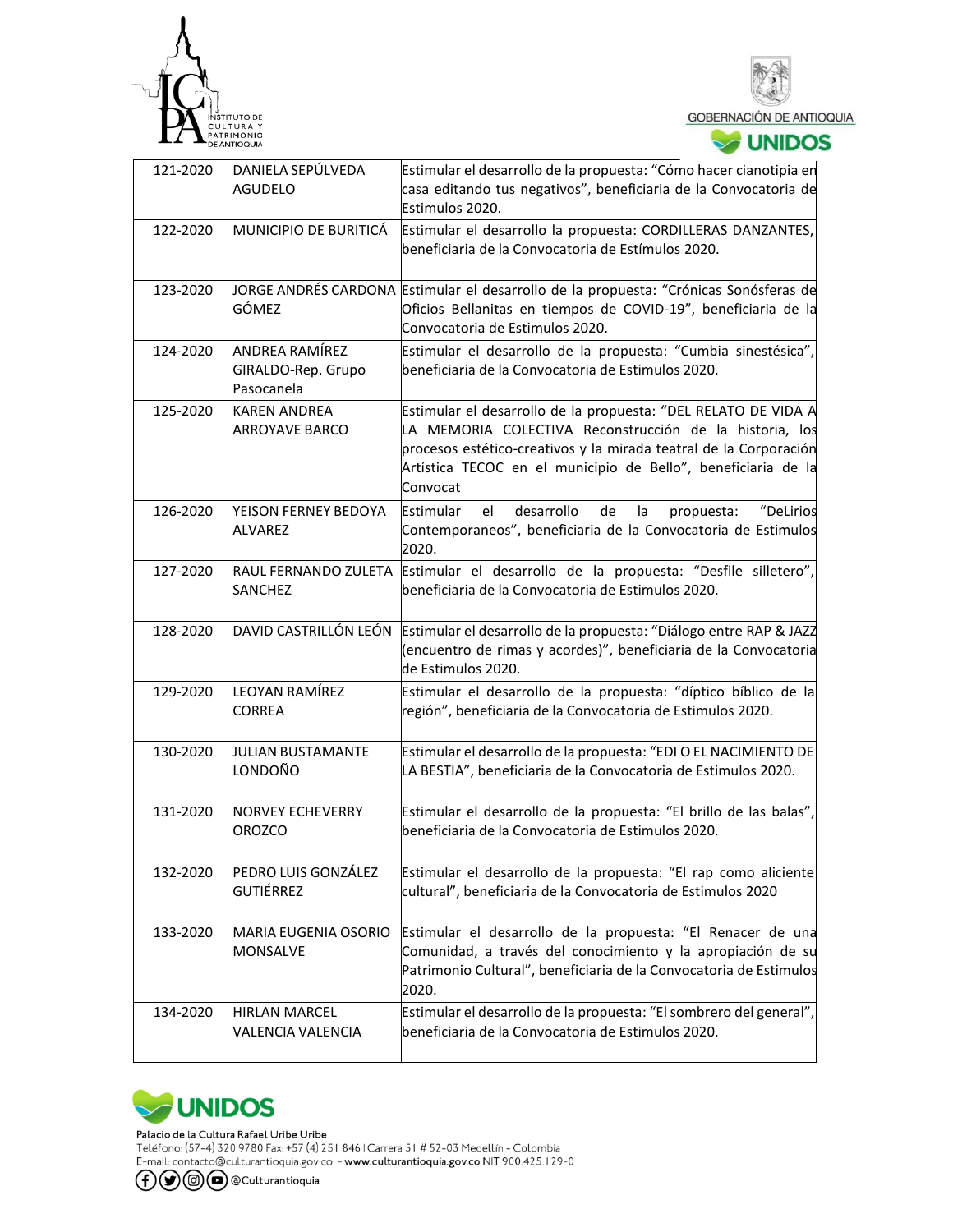



| 135-2020 | <b>GUSTAVO ALBERTO</b><br>ZAPATA RESTREPO | Estimular el desarrollo de la propuesta: "Entre minas y caminos.<br>Carta Autobiográfica de Francisco Toro Montoya (Pacho Toro)<br>1883.", beneficiaria de la Convocatoria de Estimulos 2020.                                                                                                               |
|----------|-------------------------------------------|-------------------------------------------------------------------------------------------------------------------------------------------------------------------------------------------------------------------------------------------------------------------------------------------------------------|
| 136-2020 |                                           | ISMAEL GARCÍA RAMÍREZ Estimular el desarrollo de la propuesta: "Esa cumbre", beneficiaria<br>de la Convocatoria de Estimulos 2020.                                                                                                                                                                          |
| 137-2020 | SANTIAGO SILVA SIERRA                     | Estimular el desarrollo de la propuesta: "Escenarios vacíos o<br>(postales del Valle de Aburrá para el fin del mundo)", beneficiaria<br>de la Convocatoria de Estimulos 2020.                                                                                                                               |
| 138-2020 | BLANDÓN                                   | JUANES SIMÓN CEBALLOS Estimular el desarrollo de la propuesta: "Esperanza", beneficiaria<br>de la Convocatoria de Estimulos 2020.                                                                                                                                                                           |
| 139-2020 | ANA ROSA CASTRO<br><b>MATURANA</b>        | Estimular el desarrollo de la propuesta: "Festival inter-colegiado<br>de danzas Chigorodó; aprendizajes, transformaciones de vida y<br>aportes del proceso creativo a la danza", beneficiaria de la<br>Convocatoria de Estimulos 2020.                                                                      |
| 140-2020 | ANDRÉS FELIPE MARÍN<br><b>OROZCO</b>      | Estimular el desarrollo de la propuesta: "Galería del alma",<br>beneficiaria de la Convocatoria de Estimulos 2020                                                                                                                                                                                           |
| 141-2020 | ADRIÁN IGNACIO RÍOS<br>OLAYA              | Estimular el desarrollo de la propuesta: "Historias rodantes en<br>tiempos de pandemia", beneficiaria de la Convocatoria de<br>Estimulos 2020.                                                                                                                                                              |
| 142-2020 | DANIELA ARBELÁEZ<br>SUÁREZ                | Estimular el desarrollo de la propuesta: "Hoja por hoja",<br>beneficiaria de la Convocatoria de Estimulos 2020                                                                                                                                                                                              |
| 143-2020 | <b>BERTULFO TASCON</b><br><b>SERTIGA</b>  | Estimular el desarrollo de la propuesta: "Imaginando con las<br>manos", beneficiaria de la Convocatoria de Estimulos 2020.                                                                                                                                                                                  |
| 144-2020 | MARÍA ISABEL TORO<br><b>TORO</b>          | Estimular el desarrollo de la propuesta: "IMAGO: El resurgir de las<br>Crisálidas", beneficiaria de la Convocatoria de Estimulos 2020                                                                                                                                                                       |
| 145-2020 | LÓPEZ                                     | ANDRÉS FELIPE VALENCIA Estimular el desarrollo de la propuesta: "Invasion Radio Cultura<br>Alternativa", beneficiaria de la Convocatoria de Estimulos 2020                                                                                                                                                  |
| 146-2020 | <b>MURILLO</b>                            | ANDRÉS FELIPE VALENCIA Estimular el desarrollo de la propuesta: "La Florida", beneficiaria<br>de la Convocatoria de Estimulos 2020                                                                                                                                                                          |
| 147-2020 |                                           | DAYANA ÁLVAREZ ZAPATA Estimular el desarrollo de la propuesta: "La tierra de El Encanto.<br>Monografía narrativa e ilustrada sobre el patrimonio de las<br>veredas Santa Elena y Caldera en Gómez Plata, la tierra encantada<br>por María del Pardo.", beneficiaria de la Convocatoria de<br>Estimulos 2020 |
| 148-2020 | ALFREDO MEJÍA VÉLEZ                       | Estimular el desarrollo de la propuesta: "La tragedia en un pueblo<br>sin historia", beneficiaria de la Convocatoria de Estimulos 2020                                                                                                                                                                      |



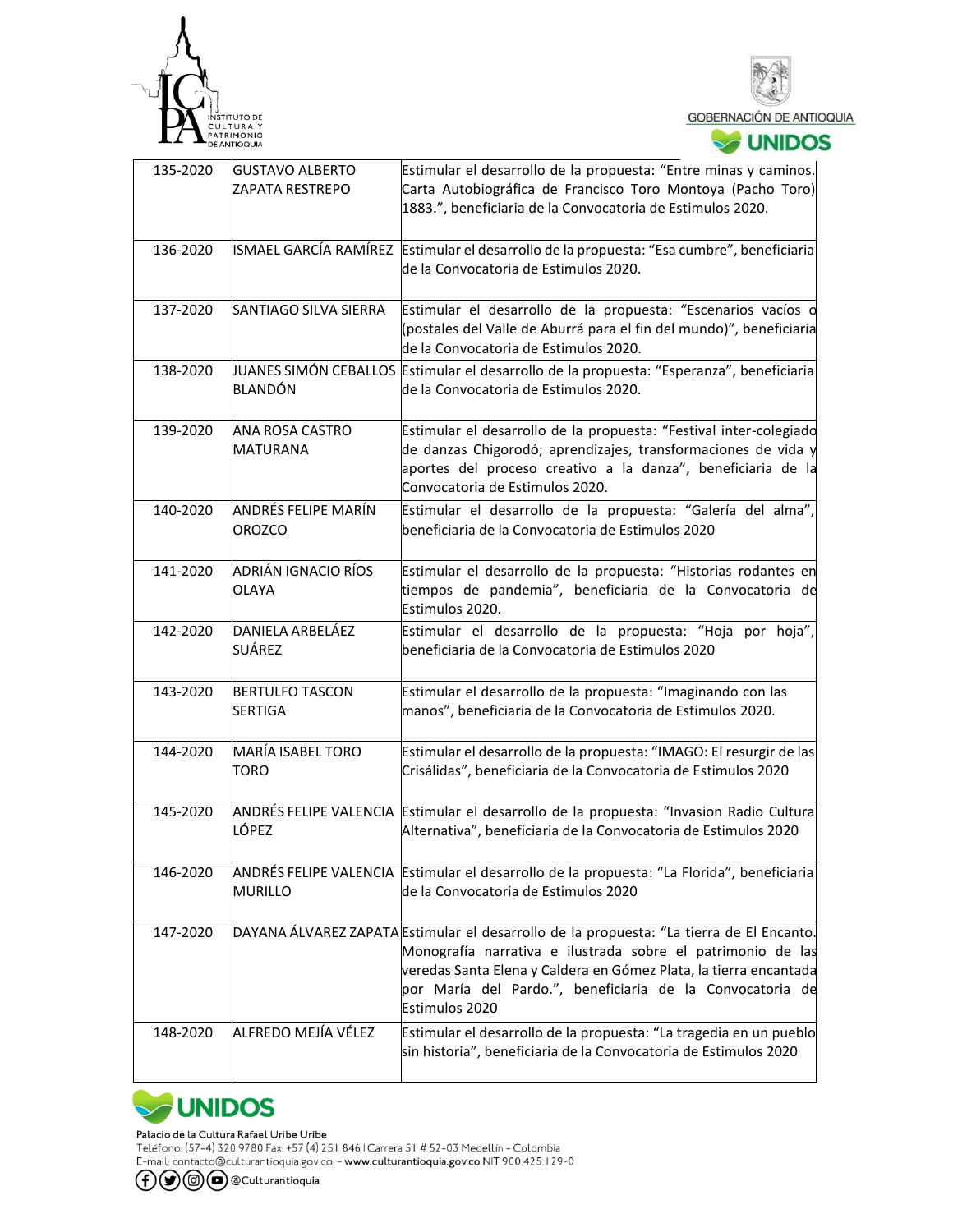



| 149-2020 | <b>CLARA INES RESTREPO</b>                                                                                                        | Estimular el desarrollo de la propuesta: "La vida en su propio eje",<br>beneficiaria de la Convocatoria de Estimulos 2020.                                                                                                                                                                                        |
|----------|-----------------------------------------------------------------------------------------------------------------------------------|-------------------------------------------------------------------------------------------------------------------------------------------------------------------------------------------------------------------------------------------------------------------------------------------------------------------|
| 150-2020 | JHON MARIO ANGULO<br><b>PATERNINA</b>                                                                                             | Estimular el desarrollo de la propuesta: "LAS HISTORIAS DE PAPÁ<br>FERMIN", beneficiaria de la Convocatoria de Estimulos 2020                                                                                                                                                                                     |
| 151-2020 | JOHN BEDOYA CASTAÑO                                                                                                               | Estimular el desarrollo de la propuesta: "Los Helechos",<br>beneficiaria de la Convocatoria de Estimulos 2020.                                                                                                                                                                                                    |
| 152-2020 | <b>CORPORACIÓN PARA</b><br><b>INVESTIGACIONES Y</b><br><b>ESTUDIOS EN SOCIEDAD,</b><br>PATRIMONIO, AMBIENTE<br>E HISTORIA (SIPAH) | Estimular el desarrollo la propuesta: Ludoteca Patrimonial Digital<br>"El patrimonio toma vida en la web", beneficiaria de la<br>Convocatoria de Estímulos 2020.                                                                                                                                                  |
| 153-2020 |                                                                                                                                   | CAROLINA MEJÍA SALAZAR Estimular el desarrollo de la propuesta: "LUMBRE", beneficiaria de<br>la Convocatoria de Estimulos 2020.                                                                                                                                                                                   |
| 154-2020 | JAVIER ALEJANDRO<br>ARREDONDO RAIGOZA                                                                                             | Estimular el desarrollo de la propuesta: "MANUAL BASICO Y<br>PRÁCTICO PARA APRENDER A ESCRIBIR TEATRO.", beneficiaria de<br>la Convocatoria de Estimulos 2020                                                                                                                                                     |
| 155-2020 | <b>BEATRIZ ELENA VARGAS</b><br><b>LOPEZ</b>                                                                                       | Estimular el desarrollo de la propuesta: "Memorias Vivas del<br>Municipio de Abriaquí, una apuesta a la dinamización y<br>salvaguardia de su patrimonio vivo.", beneficiaria de la<br>Convocatoria de Estimulos 2020                                                                                              |
| 156-2020 | <b>DIEGO ALEXANDER</b><br>GÓMEZ                                                                                                   | Estimular el desarrollo de la propuesta: "Mi perro Boris no es un<br>poeta nadaísta", beneficiaria de la Convocatoria de Estimulos<br>2020.                                                                                                                                                                       |
| 157-2020 | MARIA ALEJANDRA<br><b>SALINAS PINO</b>                                                                                            | Estimular el desarrollo de la propuesta: "Montañas de libros: Una<br>experiencia de animación inclusiva de la lectura en la ruralidad",<br>beneficiaria de la Convocatoria de Estimulos 2020.                                                                                                                     |
| 158-2020 | NELSON ALBERTO RUIZ<br>RUEDA                                                                                                      | Estimular el desarrollo de la propuesta: "Movida Cultural:<br>Programas radiales para la divulgación de prácticas culturales en<br>Urabá", beneficiaria de la Convocatoria de Estimulos 2020.                                                                                                                     |
| 159-2020 | CALDERÓN                                                                                                                          | MARTHA LILIANA ZAPATA Estimular el desarrollo de la propuesta: "Mujer de papel",<br>beneficiaria de la Convocatoria de Estimulos 2020                                                                                                                                                                             |
| 160-2020 | <b>ESTRELLA FERNANDA</b><br>RÍOS OLAYA                                                                                            | Estimular el desarrollo de la propuesta: "Mujeres, más allá del<br>café: Historias de mujeres campesinas enmarcadas en la cosecha<br>cafetera, que permiten la visibilización y el empoderamiento<br>femenino en las labores de la caficultura y el campo.", beneficiaria<br>de la Convocatoria de Estimulos 2020 |



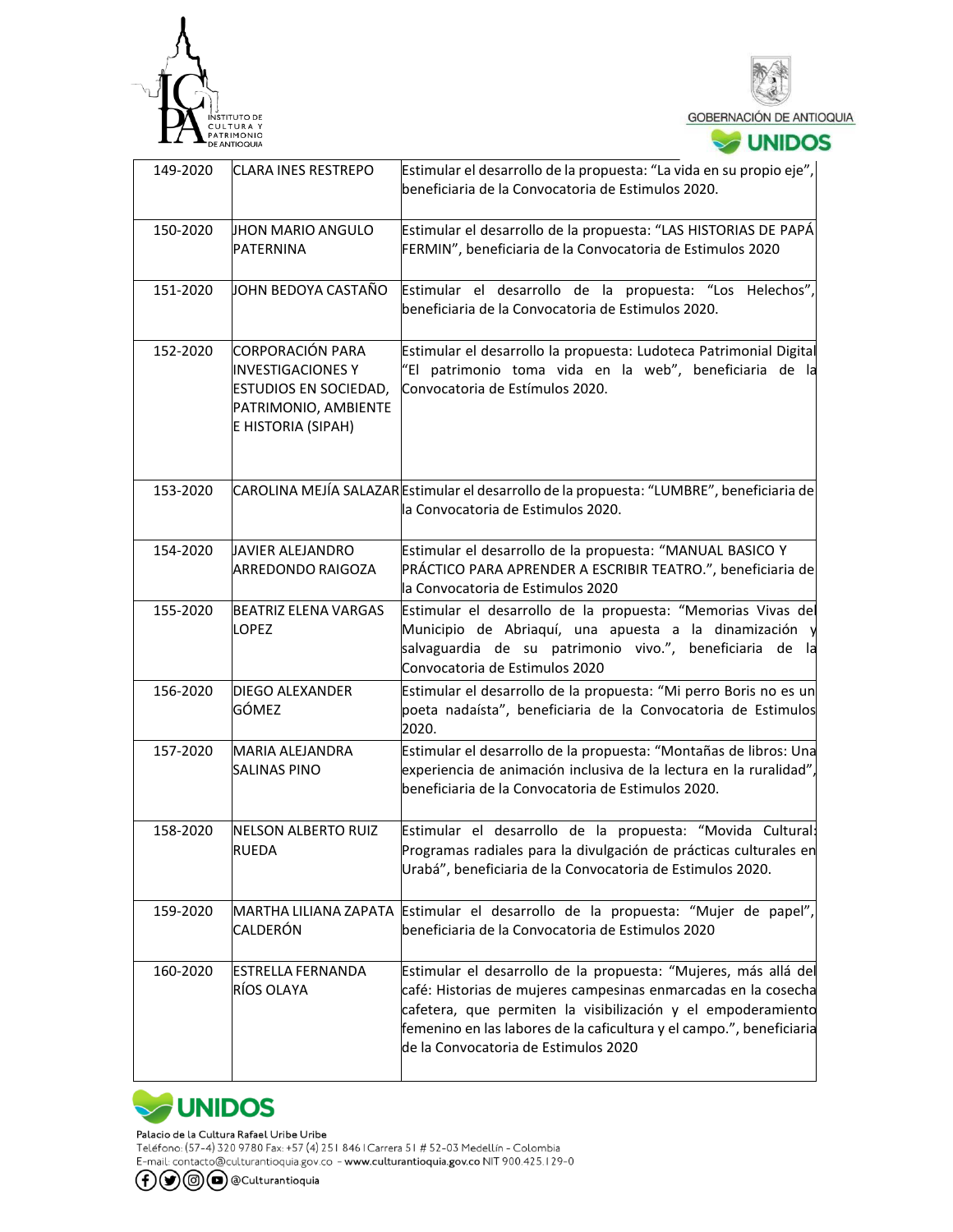



| 161-2020 | <b>TEATRO FARZANTES</b>                  | CORPORACIÓN CULTURAL Estimular el desarrollo la propuesta: Músico Tenía que Ser,<br>beneficiaria de la Convocatoria de Estímulos 2020.                                                                       |
|----------|------------------------------------------|--------------------------------------------------------------------------------------------------------------------------------------------------------------------------------------------------------------|
| 162-2020 | <b>HELFER VALENCIA</b><br>MAQUILÓN       | Estimular el desarrollo de la propuesta: "NAVEGANDO ENTRE<br>LETRAS", beneficiaria de la Convocatoria de Estimulos 2020.                                                                                     |
| 163-2020 | YEISON DAYAN USUGA<br>PUERTA             | Estimular el desarrollo de la propuesta: "NUESTRAS ENTRAÑAS EN<br>LA RADIO", beneficiaria de la Convocatoria de Estimulos 2020.                                                                              |
| 164-2020 | PABLO ENRIQUE LÓPEZ<br><b>GARNICA</b>    | Estimular el desarrollo de la propuesta: "País de roca: Proyecto<br>fotográfico sobre el Paisaje Colombiano", beneficiaria de la<br>Convocatoria de Estimulos 2020                                           |
| 165-2020 |                                          | JESÚS DAVID CARO SERNA Estimular el desarrollo de la propuesta: "Paisajes Sonoros - Suite<br>para Banda grado 1", beneficiaria de la Convocatoria de Estimulos<br>2020.                                      |
| 166-2020 | AGUDELO.                                 | JOHAN SEBASTIÁN PABÓN Estimular el desarrollo de la propuesta: "Parrandas de antaño: una<br>herencia de músicas campesinas.", beneficiaria de la Convocatoria<br>de Estimulos 2020.                          |
| 167-2020 |                                          | LAURA CARMONA HOYOS Estimular el desarrollo de la propuesta: "PASQUINES", beneficiaria<br>de la Convocatoria de Estimulos 2020.                                                                              |
| 168-2020 | EDGAR PAUTT FLÓREZ                       | Estimular el desarrollo de la propuesta: "PATRIMONIO HISTÓRICO<br>DE SAN JUAN DE URABÁ", beneficiaria de la Convocatoria de<br>Estimulos 2020                                                                |
| 169-2020 | <b>JUAN ESTEBAN</b><br>JARAMILLO CRESPO  | Estimular el desarrollo de la propuesta: "Pequeñajos: Little Jhonny<br>(Un Álbum de Recortes)", beneficiaria de la Convocatoria de<br>Estimulos 2020.                                                        |
| 170-2020 | YULIED ESTEFANÍA<br><b>GIRALDO BAENA</b> | Estimular el desarrollo de la propuesta: "Perpetua", beneficiaria<br>de la Convocatoria de Estimulos 2020.                                                                                                   |
| 171-2020 | <b>MANUELA SALINAS</b><br><b>SIERRA</b>  | Estimular el desarrollo de la propuesta: "PoetApp: Biblioteca<br>portable de poesía antioqueña", beneficiaria de la Convocatoria<br>de Estimulos 2020.                                                       |
| 172-2020 | LUISA FERNANDA<br>ARISTIZABAL SALAZAR    | Estimular el desarrollo de la propuesta: "Proyecto Color",<br>beneficiaria de la Convocatoria de Estimulos 2020                                                                                              |
| 173-2020 | SILVA                                    | GUSTAVO ADOLFO PARDO Estimular el desarrollo de la propuesta: "RADIO NOVELA<br>PARAÍSO",<br>PACHUREQUIANDO EN<br>EL.<br>beneficiaria<br>de la<br>Convocatoria de Estimulos 2020                              |
| 174-2020 | LUZ ADÍELA LÓPEZ<br>MARTÍNEZ             | Estimular el desarrollo de la propuesta: "Radio Novela "El<br>encanto" Una apuesta por el rescate de las tradiciones orales de<br>los gomezplatenses.", beneficiaria de la Convocatoria de Estimulos<br>2020 |
| 175-2020 | LAURA CRISTINA<br>CASTRILLÓN VALENCIA    | Estimular el desarrollo de la propuesta: "Radio-grafías, historia del<br>movimiento artístico y cultural de Girardota", beneficiaria de la<br>Convocatoria de Estimulos 2020                                 |



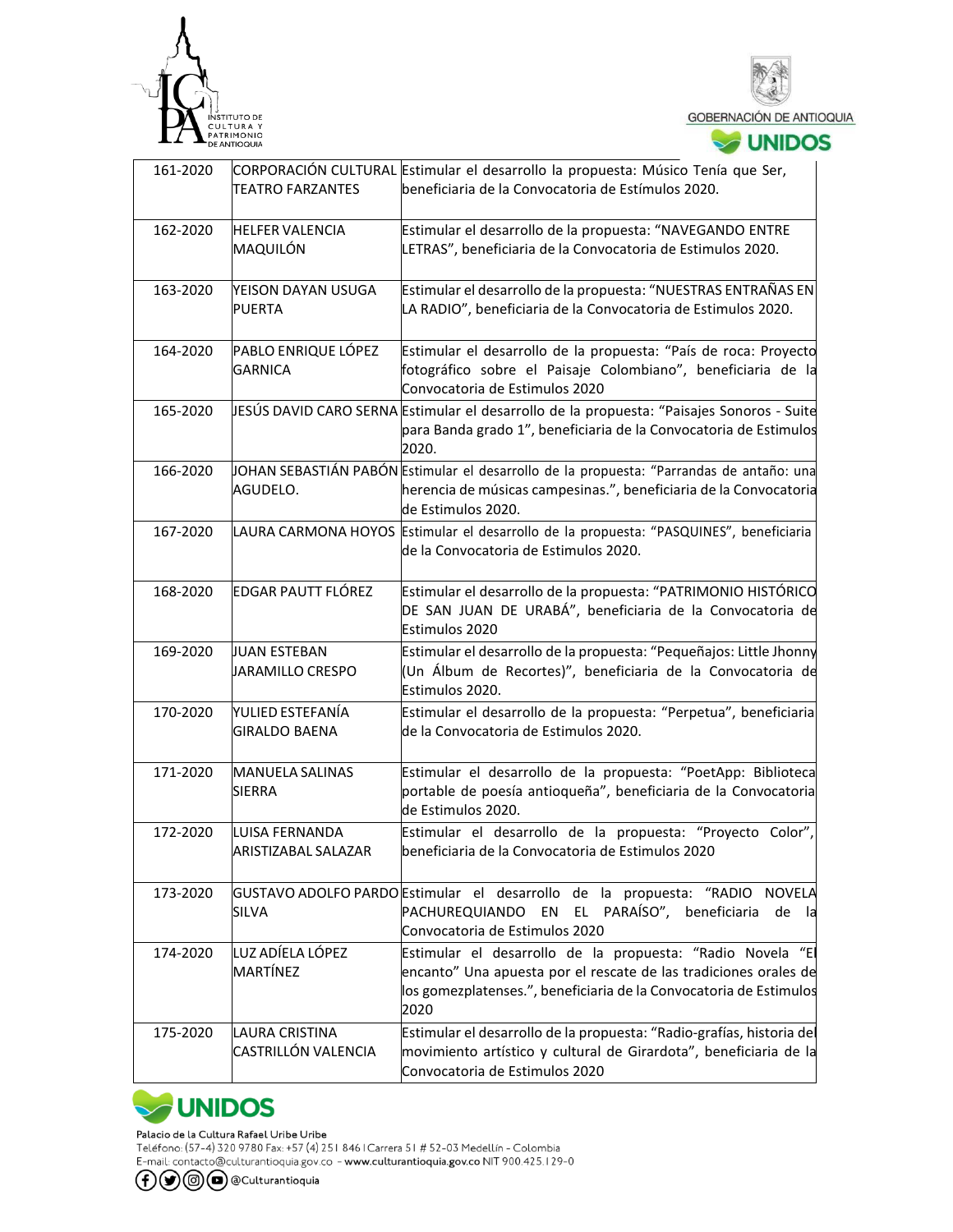



**V**UNIDOS

| 176-2020 | <b>ELKIN ERNESTO</b><br><b>MARTINEZ VILLEGAS</b>                                | Estimular el desarrollo de la propuesta: "Relatos de Pandemia",<br>beneficiaria de la Convocatoria de Estimulos 2020                                                                                                                                                      |  |
|----------|---------------------------------------------------------------------------------|---------------------------------------------------------------------------------------------------------------------------------------------------------------------------------------------------------------------------------------------------------------------------|--|
| 177-2020 | LUIS EDUARDO<br>CÁRDENAS ARGÁEZ                                                 | Estimular el desarrollo de la propuesta: "Reminiscencias: Tomás<br>Burbano en la música regional de Antioquia", beneficiaria de la<br>Convocatoria de Estimulos 2020                                                                                                      |  |
| 178-2020 | JULIANA CONGOTE<br>POSADA                                                       | Estimular el desarrollo de la propuesta: "REPERTORIO DE<br>CORRESPONDENCIAS. danzaescrita compartida por cuerpos que<br>danzan", beneficiaria de la Convocatoria de Estimulos 2020                                                                                        |  |
| 179-2020 | <b>SERGIO ANDRES ALZATE</b><br><b>ISAZA</b>                                     | Estimular el desarrollo de la propuesta: "Resignificando Espacios",<br>beneficiaria de la Convocatoria de Estimulos 2020                                                                                                                                                  |  |
| 180-2020 | ESTEFANIA QUINTERO<br>QUINTERO                                                  | Estimular el desarrollo de la propuesta: "Resiliencia", beneficiaria<br>de la Convocatoria de Estimulos 2020                                                                                                                                                              |  |
| 181-2020 | <b>GESTIÓN INTEGRAL DEL</b><br><b>NATURAL GRUTA</b>                             | COROPORACIÓN PARA LA Estimular el desarrollo la propuesta: Rostros y Paisajes, memoria<br>viva de mi pueblo. Una puesta en valor de la Colección fotográfica<br>PATRIMONIO CULTURAL Y "Emilio Pérez López 1922-1982, beneficiaria de la Convocatoria de<br>Estímulos 2020 |  |
| 182-2020 | JUAN DIEGO MONSALVE<br><b>GALLEGO</b>                                           | Estimular el desarrollo de la propuesta: "Sábanas blancas",<br>beneficiaria de la Convocatoria de Estimulos 2020.                                                                                                                                                         |  |
| 183-2020 | <b>ERLI TATIANA ALFONSO</b><br><b>BERNAL-Rep. Grupo</b><br>Rompiendo paradigmas | Estimular el desarrollo de la propuesta: "Secreto a voces",<br>beneficiaria de la Convocatoria de Estimulos 2020                                                                                                                                                          |  |
| 184-2020 | <b>LIZETH VANESSA</b><br><b>MARTÍNEZ PALACIO</b>                                | Estimular el desarrollo de la propuesta: "Semillas", beneficiaria de<br>la Convocatoria de Estimulos 2020                                                                                                                                                                 |  |
| 185-2020 | MUNICIPIO DE AMAGÁ                                                              | Estimular el desarrollo la propuesta: SERIGRAFÍA PARA LA VIDA,<br>beneficiaria de la Convocatoria de Estímulos 2020                                                                                                                                                       |  |
| 186-2020 | JOSE JAIRO PELAEZ<br><b>PULGARIN</b>                                            | Estimular el desarrollo de la propuesta: "SIAMESES", beneficiaria<br>de la Convocatoria de Estimulos 2020                                                                                                                                                                 |  |
| 187-2020 | VÁRVARA POL GONZÁLEZ<br><b>PINO</b>                                             | Estimular el desarrollo de la propuesta: "in Vergüenzas:<br>diccionario emocional materno", beneficiaria de la Convocatoria<br>de Estimulos 2020                                                                                                                          |  |
| 188-2020 | JUAN JOSÉ NARANJO<br><b>ALZATE</b>                                              | Estimular el desarrollo de la propuesta: "SUITE "FLORES", NUEVE<br><b>COLOMBIANAS</b><br><b>OBRAS</b><br><b>PARA</b><br>ORQUESTA<br>DE<br><b>CUERDAS</b><br>PULSADAS.", beneficiaria de la Convocatoria de Estimulos 2020                                                 |  |



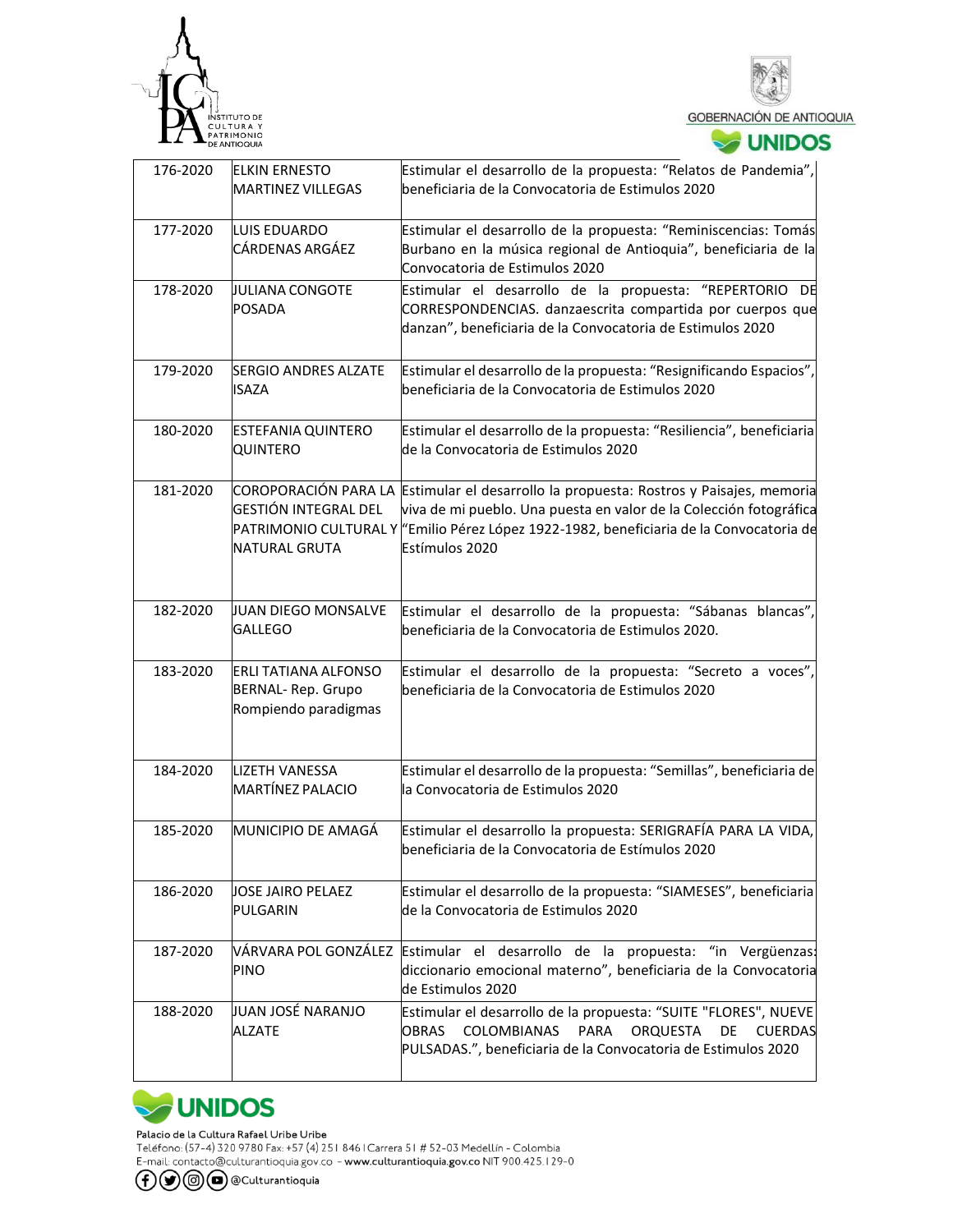



| 189-2020 | <b>WILSON FERNANDO</b><br>LUJÁN ZAPATA                                                                          | Estimular el desarrollo de la propuesta: "Suite Elemental",<br>lbeneficiaria de la Convocatoria de Estimulos 2020                                                                                                                                                   |
|----------|-----------------------------------------------------------------------------------------------------------------|---------------------------------------------------------------------------------------------------------------------------------------------------------------------------------------------------------------------------------------------------------------------|
| 190-2020 | MATEO ROBLEDO YEPES                                                                                             | Estimular el desarrollo de la propuesta: "SuperMita", beneficiaria<br>de la Convocatoria de Estimulos 2020.                                                                                                                                                         |
| 191-2020 | GARCÍA                                                                                                          | JUAN FERNANDO GARCÍA Estimular el desarrollo de la propuesta: "Tejido ancestral: del<br>abuelo al joven se toman la radio", beneficiaria de la Convocatoria<br>de Estimulos 2020                                                                                    |
| 192-2020 | <b>ESTEFANÍA HENAO</b><br>BARRERA                                                                               | Estimular el desarrollo de la propuesta: "Tres cómics: Cables, La<br>mujer de las cerillas y Metaviñeta Tres cómics: Cables, La mujer de<br>las cerillas y Metaviñeta", beneficiaria de la Convocatoria de<br>Estimulos 2020.                                       |
| 193-2020 | VÁSQUEZ                                                                                                         | LUISA FERNANDA MUÑOZ Estimular el desarrollo de la propuesta: "Un cuerpo bajo el<br>vestido", beneficiaria de la Convocatoria de Estimulos 2020.                                                                                                                    |
| 194-2020 | CATALINA ZULUAGA<br>GALLEGO                                                                                     | Estimular el desarrollo de la propuesta: "Una mariposa en mi<br>ventana", beneficiaria de la Convocatoria de Estimulos 2020                                                                                                                                         |
| 195-2020 | <b>BAIRON RENE LONDOÑO</b><br>GARCIA                                                                            | Estimular el desarrollo de la propuesta: "Una Pared Para Todos",<br>beneficiaria de la Convocatoria de Estimulos 2020                                                                                                                                               |
| 196-2020 | MUNICIPIO DE GÓMEZ<br>PLATA                                                                                     | Estimular el desarrollo la propuesta: unidos Danzamos con los<br>ritmos de Antioquia, beneficiaria de la Convocatoria de Estímulos<br>2020                                                                                                                          |
| 197-2020 | <b>ALBERTO LUIS BEITAR</b><br>CHAVERRA-Rep. Grupo<br>ORGANIZACION<br><b>CULTURAL BRISAS</b><br><b>AFRICANAS</b> | Estimular el desarrollo de la propuesta: "URABA LA TIERRA<br>PROMETIDA", beneficiaria de la Convocatoria de Estimulos 2020.                                                                                                                                         |
| 198-2020 | CORPORACIÓN<br>FERNANDO GONZÁLEZ -<br><b>OTRAPARTE</b>                                                          | Estimular el desarrollo la propuesta: Voces de Otraparte,<br>beneficiaria de la Convocatoria de Estímulos 2020                                                                                                                                                      |
| 199-2020 | PEÑA                                                                                                            | ANDRÉS MATEO SANTERO Estimular el desarrollo de la propuesta: "Ya no siembro banano en<br>tierras robadas al río", beneficiaria de la Convocatoria de<br>Estimulos 2020                                                                                             |
| 200-2020 | <b>ISABEL CRISTINA ZAPATA</b><br>RENDÓN                                                                         | Estimular el desarrollo de la propuesta: ""Descubre un tesoro<br>llamado petroglifo": juego virtual interactivo para realizar un<br>recorrido lúdico por el patrimonio arqueológico del municipio de<br>Támesis", beneficiaria de la Convocatoria de Estimulos 2020 |
| 201-2020 | LUZ MARIELA CALLE<br>BEDOYA                                                                                     | Estimular el desarrollo de la propuesta: "Una Tradición Salvando<br>vidas", beneficiaria de la Convocatoria de Estimulos 2020                                                                                                                                       |



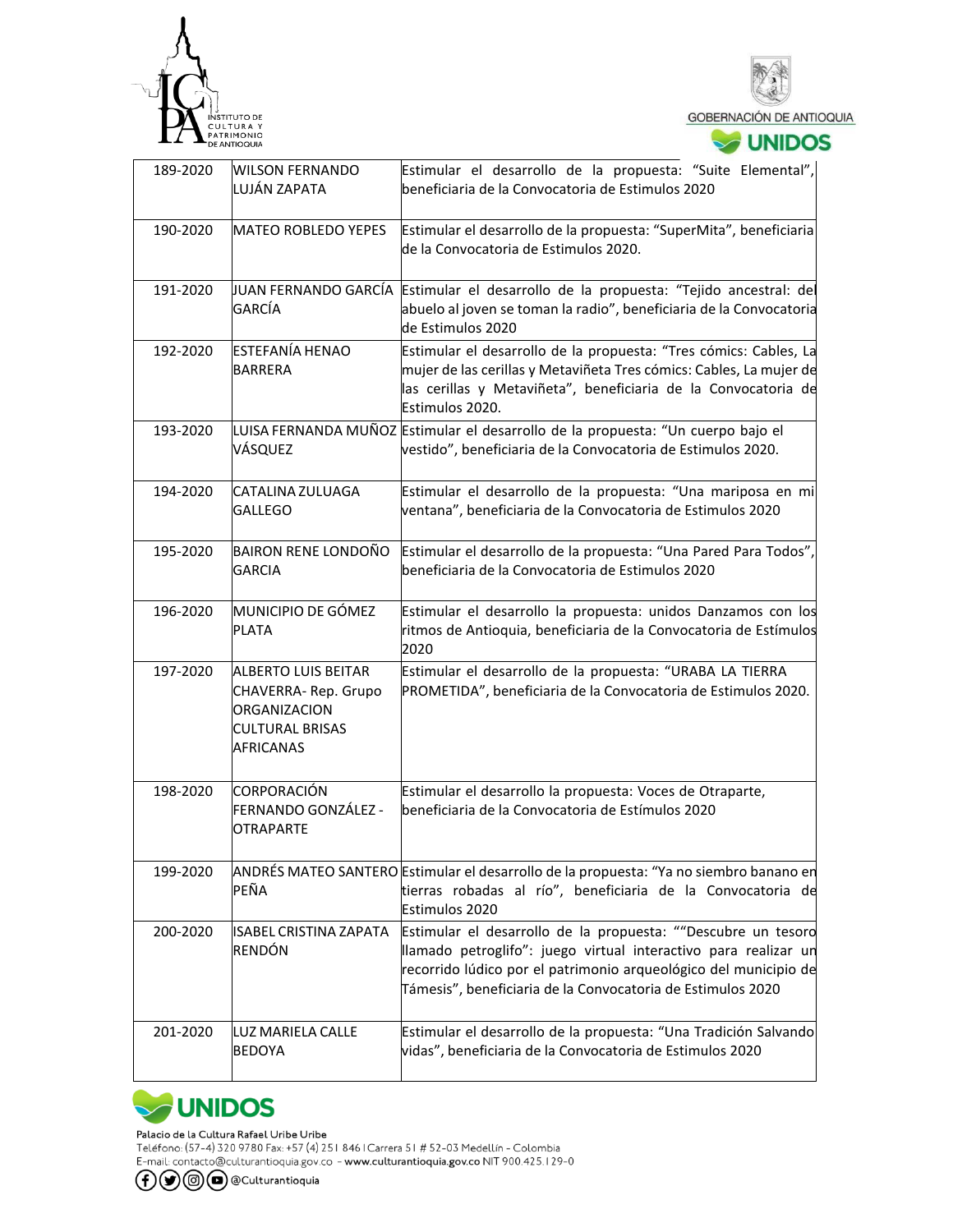



| <b>JUNIDOS</b> |  |  |  |
|----------------|--|--|--|
|                |  |  |  |

| 202-2020 | CAMILO BOTERO<br>JARAMILLO                                                                    | Estimular el desarrollo de la propuesta: "ELEMENTALES",<br>beneficiaria de la Convocatoria de Estimulos 2020.                                                                                                                                       |  |
|----------|-----------------------------------------------------------------------------------------------|-----------------------------------------------------------------------------------------------------------------------------------------------------------------------------------------------------------------------------------------------------|--|
| 203-2020 | MUNICIPIO DE GUARNE                                                                           | Estimular el desarrollo la propuesta: Kit creativo "Es el momento<br>de la cultura en casa", beneficiaria de la Convocatoria de Estímulos<br>2020                                                                                                   |  |
| 204-2020 | <b>VERÓNICA JOHANA</b><br><b>LOPERA PINEDA</b>                                                | Estimular el desarrollo de la propuesta: "LA MITAD DE ELLA",<br>beneficiaria de la Convocatoria de Estimulos 2020.                                                                                                                                  |  |
| 205-2020 | JUAN DIEGO ZULUAGA<br>GALLEGO                                                                 | Estimular el desarrollo de la propuesta: "La poética escénica de<br>Jose Manuel Freidel, patrimonio cultural regional", beneficiaria de<br>la Convocatoria de Estimulos 2020                                                                        |  |
| 206-2020 | <b>MONSALVE</b>                                                                               | JUAN CAMILO JARAMILLO Estimular el desarrollo de la propuesta: "Letras, versos y memoria<br>Campesina", beneficiaria de la Convocatoria de Estimulos 2020                                                                                           |  |
| 207-2020 | <b>MARIO ALEJANDRO</b><br>PUENTES SILVA                                                       | Estimular el desarrollo de la propuesta: "MONTAÑAS MÁGICAS<br>PARA ARRIERITOS", beneficiaria de la Convocatoria de Estimulos<br>2020                                                                                                                |  |
| 208-2020 | <b>DIANA CAROLINA</b><br><b>BARRERA SÁNCHEZ</b>                                               | Estimular el desarrollo de la propuesta: "Sí, para siempre.<br>Metodología para potenciar el poder interior de los niños.",<br>beneficiaria de la Convocatoria de Estimulos 2020                                                                    |  |
| 209-2020 | RICHAR FELIPE EUSSE<br><b>CASTRO</b>                                                          | Estimular el desarrollo de la propuesta: "DE CAMINO A LA<br>ESCUELA - CREA, IMAGINA Y APRENDE", beneficiaria de la<br>Convocatoria de Estimulos 2020.                                                                                               |  |
| 210-2020 | PAOLA ANDREA SÁNCHEZ Estimular<br><b>BUSTAMANTE</b>                                           | $^{\prime\prime}$ FI<br>desarrollo<br>el<br>de<br>la<br>propuesta:<br>SAINETIADERO.Laboratorio rural de escritura, lectura y creación<br>en la Vereda San Andrés del Municipio de Girardota.", beneficiaria<br>de la Convocatoria de Estimulos 2020 |  |
| 211-2020 | ASOCIACIÓN<br><b>COMUNITARIA ECOS DE</b><br>NECOCLÍ ASENEC                                    | Estimular el desarrollo la propuesta: UNIDOS POR UN NECOCLÍ<br>DIVERSO Y CULTURAL, beneficiaria de la Convocatoria de<br>Estímulos 2020.                                                                                                            |  |
| 212-2020 | Viajeros                                                                                      | ANDRES FELIPE BERRIO Estimular el desarrollo de la propuesta: "Viajeros, un camino<br>CARTAGENA -Rep. Grupo desde adentro", beneficiaria de la Convocatoria de Estimulos 2020                                                                       |  |
| 213-2020 | YORDAN SANTIAGO<br>RAMIREZ PATIÑO - Rep.<br>Grupo Yordan Santiago<br>Ramirez Patiño (Kadanza) | Estimular el desarrollo de la propuesta: "Homenaje a la Fiesta<br>Patronal", beneficiaria de la Convocatoria de Estimulos 2020                                                                                                                      |  |
| 214-2020 | JUAN PABLO BEDOYA<br><b>GARZON</b>                                                            | Estimular el desarrollo de la propuesta: "Así bailaban mis<br>abuelos", beneficiaria de la Convocatoria de Estimulos 2020.                                                                                                                          |  |



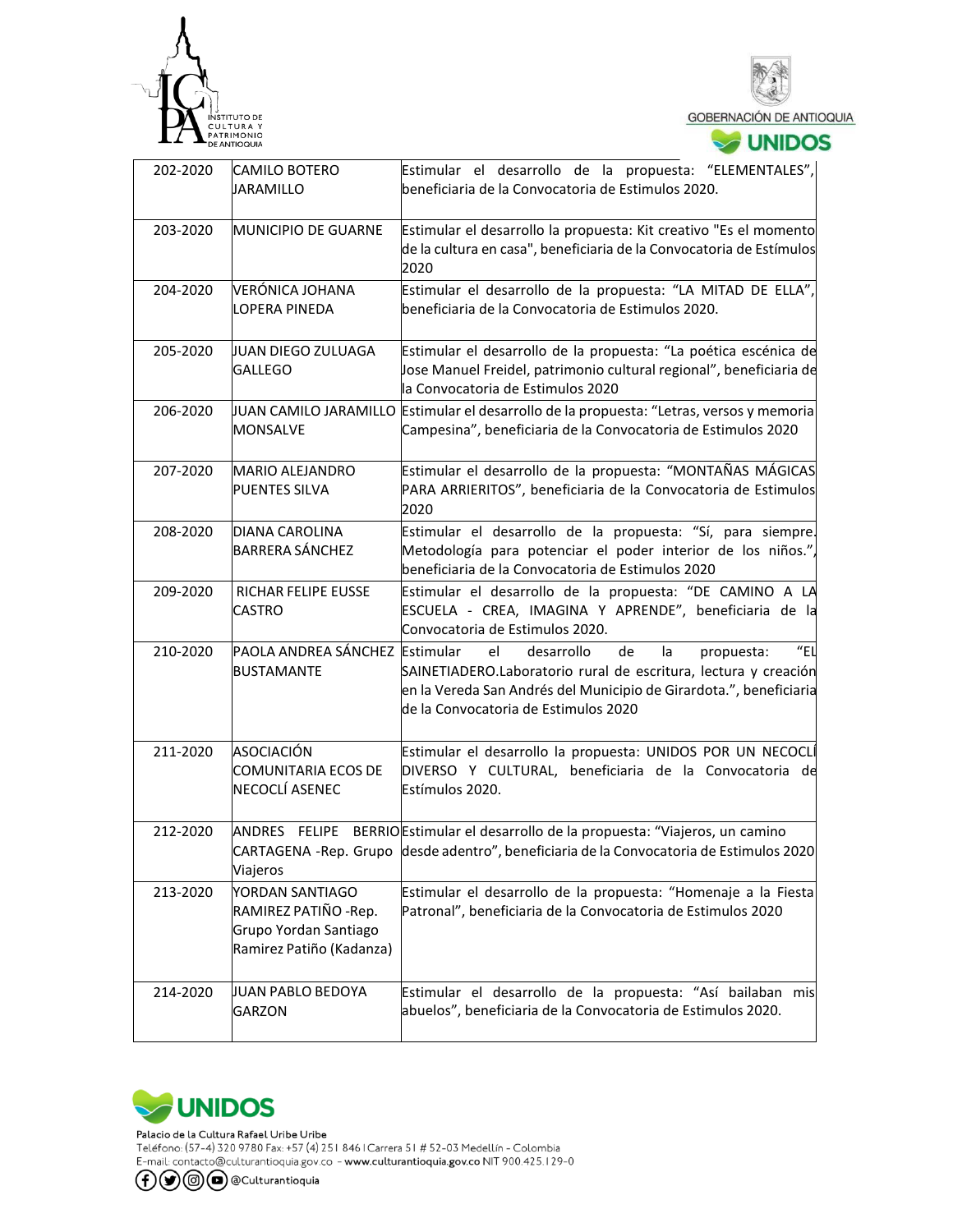



## **V**UNIDOS

| 215-2020 | MAYA                                      | EISON ANDRES VASQUEZ Estimular el desarrollo de la propuesta: "Mis primeros pasos al<br>ritmo de la vida", beneficiaria de la Convocatoria de Estimulos<br>2020                                  |  |
|----------|-------------------------------------------|--------------------------------------------------------------------------------------------------------------------------------------------------------------------------------------------------|--|
| 216-2020 | <b>PABLO RESTREPO</b><br><b>GIRALDO</b>   | Estimular el desarrollo de la propuesta: "Yomaidy, amor",<br>beneficiaria de la Convocatoria de Estimulos 2020.                                                                                  |  |
| 217-2020 | MÓNICA LÓPEZ ALZATE                       | Estimular el desarrollo de la propuesta: "Otros oídos", beneficiaria<br>de la Convocatoria de Estimulos 2020.                                                                                    |  |
| 218-2020 | <b>IVAN SANTIAGO</b><br>LONDOÑO GALLEGO   | Estimular el desarrollo de la propuesta: "LA LUZ ENTRE SUS OJOS",<br>beneficiaria de la Convocatoria de Estimulos 2020.                                                                          |  |
| 219-2020 | CANO                                      | JOHN FERNANDO GÓMEZ Estimular el desarrollo de la propuesta: "Tierra Ajena",<br>beneficiaria de la Convocatoria de Estimulos 2020                                                                |  |
| 220-2020 | CRISTHIAN DAVID LÓPEZ<br><b>CRIOLLO</b>   | Estimular el desarrollo de la propuesta: "Colombia: Una Aventura<br>Musical", beneficiaria de la Convocatoria de Estimulos 2020                                                                  |  |
| 221-2020 |                                           | MUNICIPIO DE RIONEGRO Estimular el desarrollo la propuesta: Divulgación de las<br>colecciones del Museo Histórico Casa de la Convención,<br>beneficiaria de la Convocatoria de Estímulos 2020    |  |
| 222-2020 | LUIS ORLANDO LUJÁN<br><b>VILLEGAS</b>     | Estimular el desarrollo de la propuesta: "Aprendiendo el<br>patrimonio cultural inmueble de Itagüí. Guía de estudio para<br>docentes", beneficiaria de la Convocatoria de Estimulos 2020.        |  |
| 223-2020 | JAIRO ELIECER ALZATE<br>CARDONA           | Estimular el desarrollo de la propuesta: "Lo vsible y lo invisibule",<br>beneficiaria de la Convocatoria de Estimulos 2020                                                                       |  |
| 224-2020 | SILVIA ELENA CÓRDOBA<br>GONZÁLEZ          | Estimular el desarrollo de la propuesta: "Fotografías de una mujer<br>soltera en la década de los 30. Álbum de Lastenia Córdoba Maya",<br>beneficiaria de la Convocatoria de Estimulos 2020      |  |
| 225-2020 | <b>TRUJILLO</b>                           | VERÓNICA ISABEL CASTRO Estimular el desarrollo de la propuesta: "Monografía Investigativa<br>"Santa Indignación" El cambio de la Quiteña", beneficiaria de la<br>Convocatoria de Estimulos 2020. |  |
| 226-2020 | <b>CARLOS MARIO VERA</b><br><b>GALVIS</b> | Estimular el desarrollo de la propuesta: "Tecnofósiles",<br>beneficiaria de la Convocatoria de Estimulos 2020                                                                                    |  |
| 227-2020 | <b>JHON BAYRON</b><br>AVENDAÑO SIERRA     | Estimular el desarrollo de la propuesta: "Sabor a mí", beneficiaria<br>de la Convocatoria de Estimulos 2020                                                                                      |  |
| 228-2020 | LAURA VALLEJO<br>VELASQUEZ                | Estimular el desarrollo de la propuesta: "Al amparo de los dias",<br>beneficiaria de la Convocatoria de Estimulos 2020                                                                           |  |



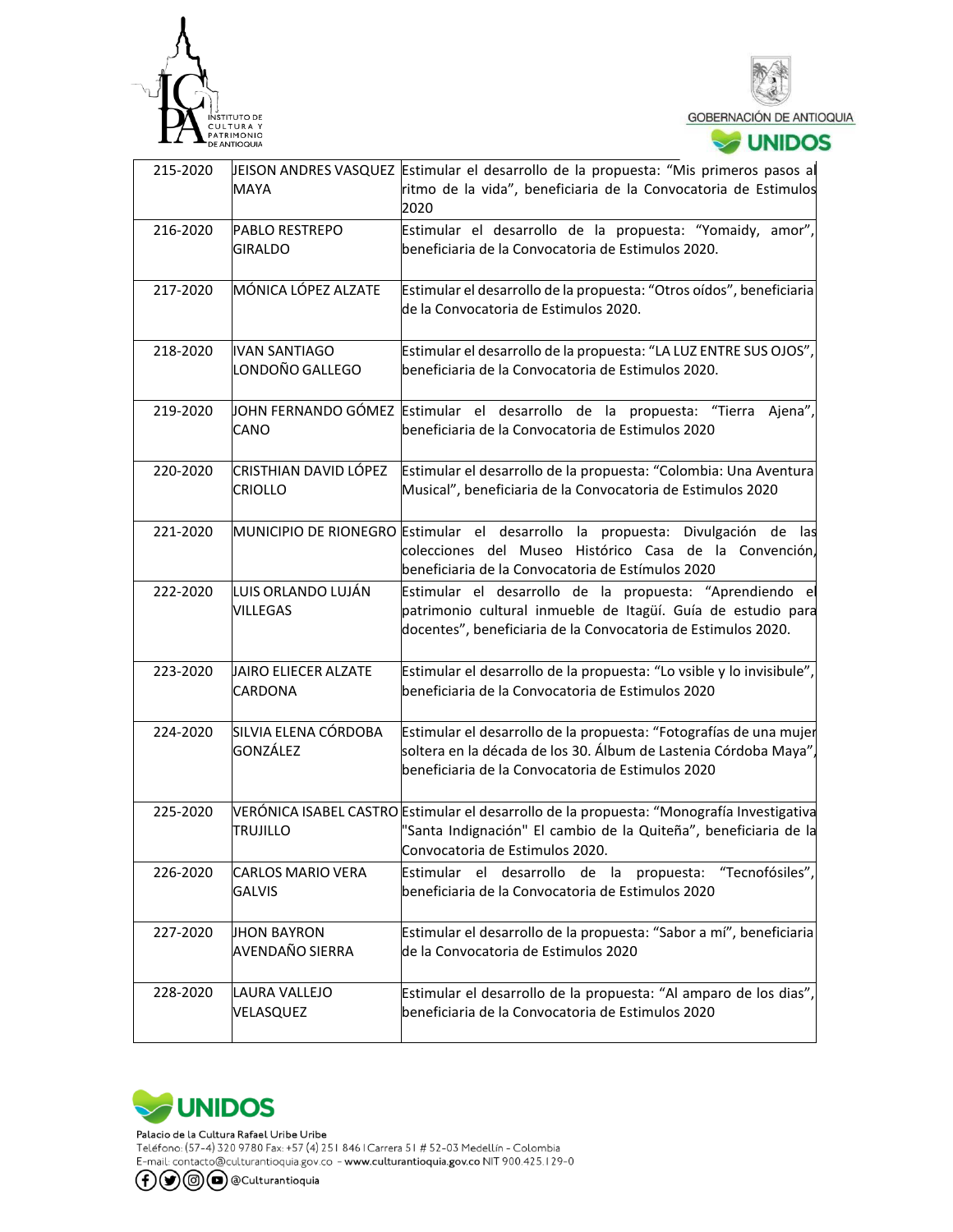



| 229-2020                                                     | <b>SEBASTIAN ZEA</b><br>QUINTERO                             | Estimular el desarrollo de la propuesta: "Fárrago", beneficiaria de<br>la Convocatoria de Estimulos 2020.                                                                                                                                                                                                                                                                                                                                                                                                                                                                      |
|--------------------------------------------------------------|--------------------------------------------------------------|--------------------------------------------------------------------------------------------------------------------------------------------------------------------------------------------------------------------------------------------------------------------------------------------------------------------------------------------------------------------------------------------------------------------------------------------------------------------------------------------------------------------------------------------------------------------------------|
| 230-2020                                                     | GÓMEZ                                                        | ISABEL CRISTINA SÁNCHEZ Estimular el desarrollo de la propuesta: "Amen-tum", beneficiaria<br>de la Convocatoria de Estimulos 2020.                                                                                                                                                                                                                                                                                                                                                                                                                                             |
| 231-2020                                                     | JESSICA PAOLA SANCHEZ<br>BARBA                               | Estimular el desarrollo de la propuesta: "Antídoto para abrazar de<br>nuevo", beneficiaria de la Convocatoria de Estimulos 2020.                                                                                                                                                                                                                                                                                                                                                                                                                                               |
| 232-2020                                                     | <b>SERGIO ANDRÉS</b><br>RODRÍGUEZ OQUENDO                    | Estimular el desarrollo de la propuesta: "La Panela", beneficiaria<br>de la Convocatoria de Estimulos 2020                                                                                                                                                                                                                                                                                                                                                                                                                                                                     |
| 233-2020                                                     | SANDRA MILENA<br><b>RESTREPO URREA</b>                       | Estimular el desarrollo de la propuesta: "NARRACIONES A LOMO<br>DE MULA", beneficiaria de la Convocatoria de Estimulos 2020.                                                                                                                                                                                                                                                                                                                                                                                                                                                   |
| 234-2020                                                     | LAURA MESA MÚNERA                                            | Estimular el desarrollo de la propuesta: "Voces de Papel:<br>Literaturas cejeñas", beneficiaria de la Convocatoria de Estimulos<br>2020.                                                                                                                                                                                                                                                                                                                                                                                                                                       |
| 235-2020                                                     | <b>CENTRO MUSICAL S.A.S</b>                                  | Adquisición de instrumentos musicales para dotar Escuelas de<br>Música Municipales del Departamento de Antioquia 2020, como<br>apoyo y consolidación de los procesos educativo-formativo de las<br>EМ                                                                                                                                                                                                                                                                                                                                                                          |
| 236-2020                                                     | <b>MUNICIPIO DE CISNEROS</b>                                 | Cooperar para realizar la "DOTACIÓN DE LA CASA DE LA CULTURA<br>DEL MUNICIPIO DE CISNEROS, ANTIOQUIA".                                                                                                                                                                                                                                                                                                                                                                                                                                                                         |
| <b>OTROSI</b><br>CONVENIO<br><b>ADHESIÓN</b><br>1132 DE 2020 | MINISTERIO DE CULTURA<br>LA VIDA                             | Adherir al Instituto de Cultura y Patrimonio de Antioquia al<br>-FUNDACIÓN CANTO POR Convenio de Asociación No. 1132 - 2020 cuyo objeto es: "Aunar<br>recursos humanos administrativos financieros y de asistencia<br>técnica para la realización de actividades que fortalezcan la<br>práctica de la danza en Colombia sus organizaciones y agentes" y<br>en particular para el desarrollo de la dotación de vestuario a<br>procesos de las escuelas de danza del departamento de Antioquia,<br>de los municipios de La Unión, Caicedo, Cocorná, San Francisco y<br>Titiribí. |
| 237-2020                                                     | PAPELERIA EL CID S.A.S                                       | Suministrar elementos de cafetería, aseo, papelería y oficina para<br>el correcto funcionamiento de las diversas áreas del Instituto de<br>Cultura y Patrimonio de Antioquia                                                                                                                                                                                                                                                                                                                                                                                                   |
| 238-2020                                                     | ANA ROSA CASTRO<br>MATURANA-Rep. Grupo<br><b>SON CANDELA</b> | Estimular el desarrollo de la propuesta: "LA HISTORIA CONTADA<br>EN 5" beneficiaria de la CONVOCATORIA PÚBLICA CULTURA Y<br><b>ENFOQUE DIFERENCIAL 2020</b>                                                                                                                                                                                                                                                                                                                                                                                                                    |
| 239-2020                                                     | JAIRO ELIECER ALZATE<br>CARDONA                              | Estimular el desarrollo de la propuesta: "TRAS LAS HUELLAS DE LA<br>INDIFERENCIA" beneficiaria de la CONVOCATORIA PÚBLICA<br>CULTURA Y ENFOQUE DIFERENCIAL 2020                                                                                                                                                                                                                                                                                                                                                                                                                |

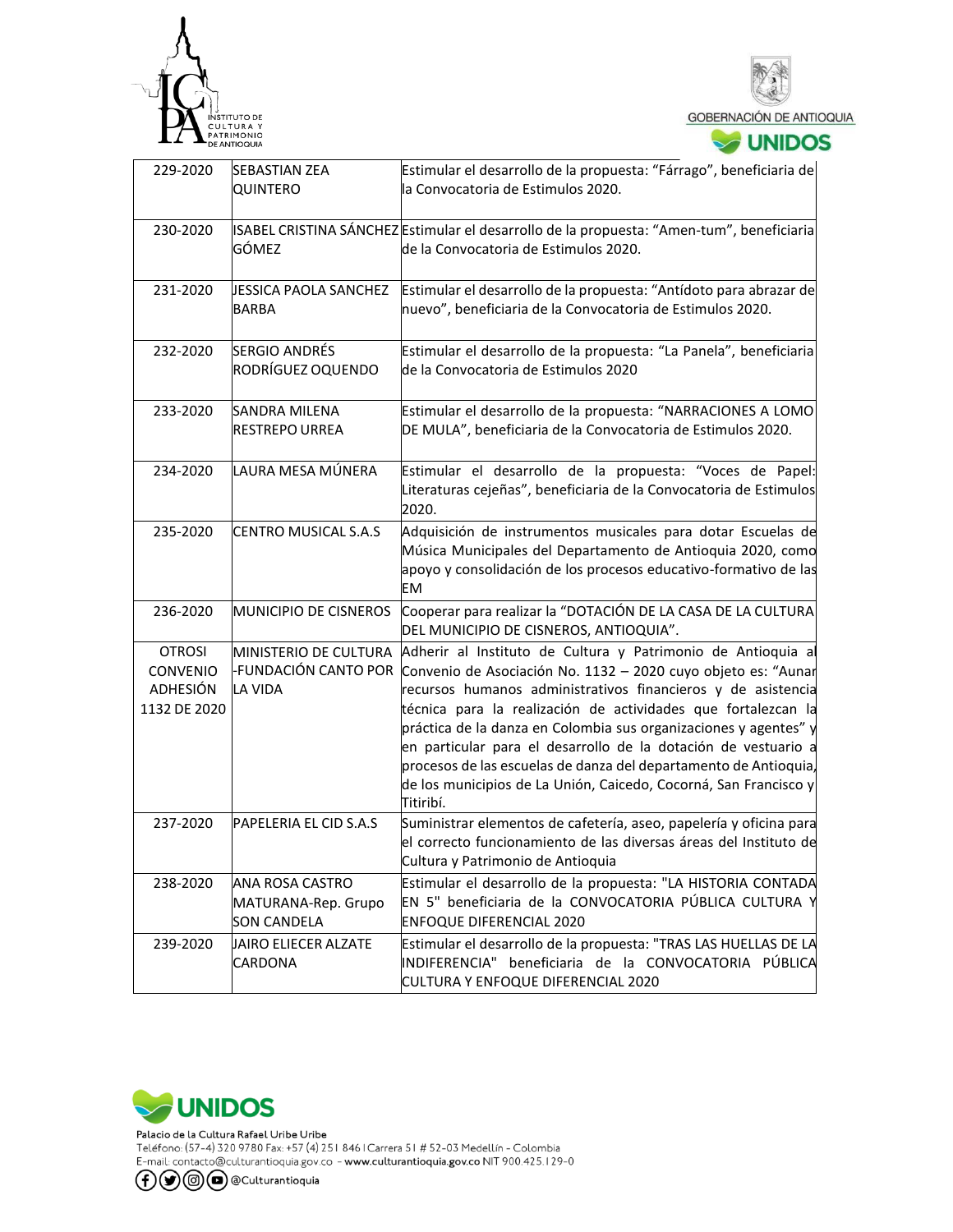



| 240-2020 | CLAUDIA MARIA<br>Grupo ESCUELA DE ARTES DIFERENCIAL 2020<br>Y OFICIO DE LA UNIÓN  | Estímular el desarrollo de la propuesta: "ARTE SIN BARRERAS"<br>VALENCIA BLANDON-Rep. beneficiaria de la CONVOCATORIA PÚBLICA CULTURA Y ENFOQUE                                                                                                                                                                                   |  |  |  |
|----------|-----------------------------------------------------------------------------------|-----------------------------------------------------------------------------------------------------------------------------------------------------------------------------------------------------------------------------------------------------------------------------------------------------------------------------------|--|--|--|
| 241-2020 | JUAN DIEGO ZULUAGA<br><b>GALLEGO</b>                                              | Estimular el desarrollo de la propuesta: "DIARIOS INVISIBLES"<br>beneficiaria de la CONVOCATORIA PÚBLICA CULTURA Y ENFOQUE<br>DIFERENCIAL 2020                                                                                                                                                                                    |  |  |  |
| 242-2020 | DIANA PATRICIA ARCILA<br>ARISTIZABAL-Rep. Grupo<br>ZAKU KWARIWAN " EL<br>VIDA"    | Estimular el desarrollo de la propuesta: "Convites para el rescate<br>de los saberes tradicionales desde Medicina tradicional e<br>intercultural en los municipios de Marinilla, Santuario, el Peñol y<br>LUGAR DONDE SE TEJE LA Carmen de Viboral" beneficiaria de la CONVOCATORIA PÚBLICA<br>CULTURA Y ENFOQUE DIFERENCIAL 2020 |  |  |  |
| 243-2020 | JOSÉ JAIR GIRALDO<br>QUINTERO - Rep. Grupo<br><b>MEMORIA Y TERRITORIO</b>         | Estimular el desarrollo de la<br>propuesta: "MEMORIA<br>beneficiaria de la CONVOCATORIA PÚBLICA<br>TERRITORIO"<br>CULTURA Y ENFOQUE DIFERENCIAL 2020                                                                                                                                                                              |  |  |  |
| 245-2020 | Claudia Marcela Causil<br>Castaño                                                 | Estimular el desarrollo de la propuesta: "SE PRESTAN OJOS para<br>leer nuestras lenguas nativas" beneficiaria de la CONVOCATORIA<br>PÚBLICA CULTURA Y ENFOQUE DIFERENCIAL 2020                                                                                                                                                    |  |  |  |
| 246-2020 | <b>RESGUARDO INDIGENA</b><br><b>CRISTIANIA</b>                                    | Estimular el desarrollo de la propuesta: "Dachi dana baeta karidai<br>(cantandole a nuestra madre tierra)" beneficiaria de la<br>CONVOCATORIA PÚBLICA CULTURA Y ENFOQUE DIFERENCIAL<br>2020                                                                                                                                       |  |  |  |
| 247-2020 | Asociación<br>Afroenvigadeños                                                     | Estimular el desarrollo<br>de la<br>propuesta:<br>"WASIMULIZI"<br>beneficiaria de la CONVOCATORIA PÚBLICA CULTURA Y ENFOQUE<br>DIFERENCIAL 2020                                                                                                                                                                                   |  |  |  |
| 248-2020 | Hamigton Mosquera<br>Mosquera-Rep. Grupo<br>Urabá proyección                      | Estimular el desarrollo de la propuesta: "al son de manguaré"<br>beneficiaria de la CONVOCATORIA PÚBLICA CULTURA Y ENFOQUE<br>DIFERENCIAL 2020                                                                                                                                                                                    |  |  |  |
| 249-2020 | SOCIAL Y CULTURAL<br><b>ADAGIO</b>                                                | CORPORACIÓN ARTÍSTICA Estimular el desarrollo de la propuesta: "Cuerpos, memorias y<br>resistencias"<br>beneficiaria de la CONVOCATORIA<br>PUBLICA<br>CULTURA Y ENFOQUE DIFERENCIAL 2020                                                                                                                                          |  |  |  |
| 250-2020 | Maria Eugenia Peláez<br>Cárdenas - Rep. Grupo<br>Colectiva La Enjambre -<br>Bello | Estimular el desarrollo de la propuesta:"I Festival Popular de<br>Escritoras<br>de<br>Antioquia"<br>beneficiaria<br><b>Mujeres</b><br>de<br>la<br>CONVOCATORIA PÚBLICA CULTURA Y ENFOQUE DIFERENCIAL<br>2020                                                                                                                      |  |  |  |
| 251-2020 | Leison Enrique Arroyo<br>Guerra                                                   | Estimular el desarrollo de la propuesta: "Nacer y morir: entre<br>hierbas, llantos y cantos; El patrimonio inmaterial diaspórico de las<br>comunidades negras en Urabá, una mirada a la partería y los<br>alabaos" beneficiaria de la CONVOCATORIA PÚBLICA CULTURA Y<br><b>ENFOQUE DIFERENCIAL 2020</b>                           |  |  |  |



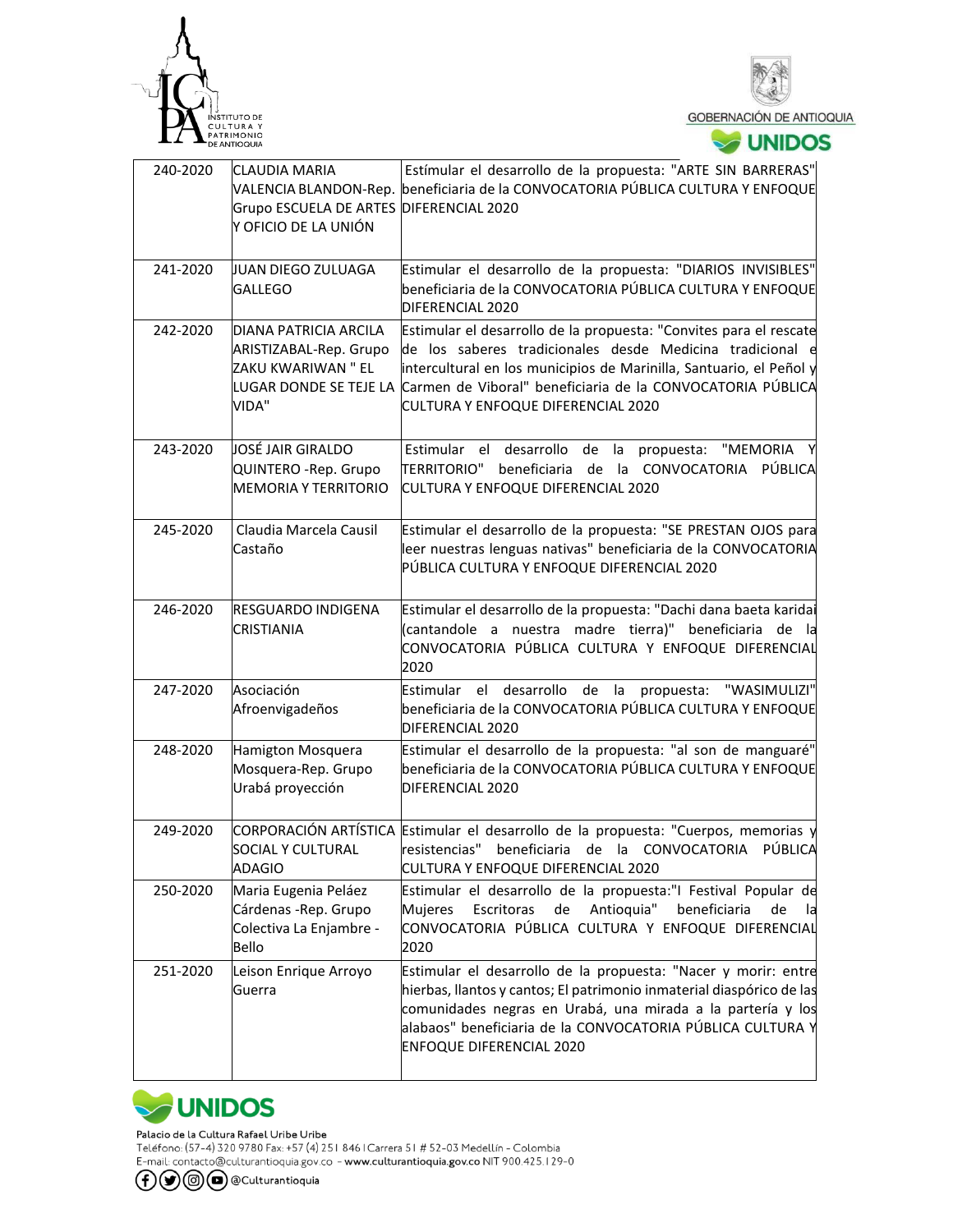



| 252-2020                                |                                                                        | Juan Ernesto Vergara Rojo Estimular el desarrollo de la propuesta: "ENTRE RUANAS,                                                                                                                                                                                                                                                                                                                                                                              |
|-----------------------------------------|------------------------------------------------------------------------|----------------------------------------------------------------------------------------------------------------------------------------------------------------------------------------------------------------------------------------------------------------------------------------------------------------------------------------------------------------------------------------------------------------------------------------------------------------|
|                                         | -Rep. Grupo Las<br>musculocas                                          | CARRIELES Y TACONES" beneficiaria de la CONVOCATORIA<br>PÚBLICA CULTURA Y ENFOQUE DIFERENCIAL 2020                                                                                                                                                                                                                                                                                                                                                             |
| 253-2020                                | CAJA DE COMPENSACIÓN<br><b>FAMILIAR COMFENALCO</b><br><b>ANTIOQUIA</b> | Prestación<br>de<br>técnica.<br>servicios<br>plena<br>autonomía<br>con<br>administrativa y financiera para apoyar la gestión de la<br>Subdirección Administrativa y Financiera - Área Gestión Humana<br>en la realización de actividades recreativas, deportivas,<br>aprovechamiento del tiempo libre, culturales y pedagógicas en el<br>marco<br>del<br>programa<br>de bienestar social y cursos 2020, del Instituto de Cultura y<br>Patrimonio de Antioquia. |
| 254-2020                                | <b>INNOVART IT S.A.S</b>                                               | Realizar actividades de consultoría, implementación y migración<br>de IPv4 a IPv6 para todos los dispositivos y aplicaciones del<br>Instituto de Cultura y Patrimonio de Antioquia, aplicando las<br>instrucciones y guías brindadas por el Ministerio de Tecnologías<br>de la Información y las Comunicaciones                                                                                                                                                |
| 255-2020                                | <b>INNOVART IT S.A.S</b>                                               | Adquirir a título de compraventa suscripción de una plataforma<br>colaborativa para el Instituto de Cultura y Patrimonio de Antioquia                                                                                                                                                                                                                                                                                                                          |
| 256-2020                                | VÍCTOR MANUEL<br><b>GUZMÁN TOVAR</b>                                   | Prestar el servicio de impresión de once (11) obras de artistas<br>antioqueños, como parte del fortalecimiento del sector artístico y<br>cultural del Departamento                                                                                                                                                                                                                                                                                             |
| 257-2020                                | DISTRIDIDACTIKA S.A.S.                                                 | Suministro de materiales bibliográficos y documentales para la<br>dotación de la Red de Bibliotecas Públicas de Antioquia para el<br>fortalecimiento del sector de la literatura, la lectura y las<br>bibliotecas públicas municipales en Antioquia                                                                                                                                                                                                            |
| ORDEN DE<br><b>COMPRA</b><br>61350-2020 | Y PAPELERÍA S.A                                                        | PANAMERICANA LIBRERÍA Adquirir a título de compraventa Hardware y software a través de<br>Grandes Almacenes - Tienda virtual del estado                                                                                                                                                                                                                                                                                                                        |
| ORDEN DE<br><b>COMPRA</b><br>61351-2020 | ALMACENES ÉXITO S.A                                                    | Adquirir a título de compraventa Hardware y software a través de<br>Grandes Almacenes - Tienda virtual del estado                                                                                                                                                                                                                                                                                                                                              |
| 258-2020                                | IUNIVERSIDAD DE<br>ANTIOQUIA - FACULTAD<br><b>DE ARTES</b>             | CONTRATO<br><b>INTERADMINISTRATIVO</b><br>PARA<br>LA<br>PROFESIONALIZACIÓN<br>A<br><b>ARTISTAS</b><br><b>FORMADORES</b><br>del<br>DEPARTAMENTO DE ANTIOQUIA                                                                                                                                                                                                                                                                                                    |
| 259-2020                                | UNIVERSIDAD<br><b>AUTÓNOMA</b><br>LATINOAMERICANA-<br><b>UNAULA</b>    | Prestación de servicios profesionales de apoyo a la gestión en la<br>realización del seminario en Contratación Estatal y Capacitación<br>Auditoría interna 9001 Versión 2015                                                                                                                                                                                                                                                                                   |
| 260-2020                                | <b>OPERADORA DE</b><br>ENTRETENIMIENTO S.A.S                           | PRESTACIÓN DE SERVICIOS ARTÍSTICOS PARA LA REALIZACIÓN DE<br>PRESENTACIONES DE DANZA, TEATRO Y MUSICA EN EL MARCO DE<br>LA AGENDA DE NAVIDAD 2020 DEL INSTITUTO DE CULTURA Y<br>PATRIMONIO DE ANTIOQUIA                                                                                                                                                                                                                                                        |